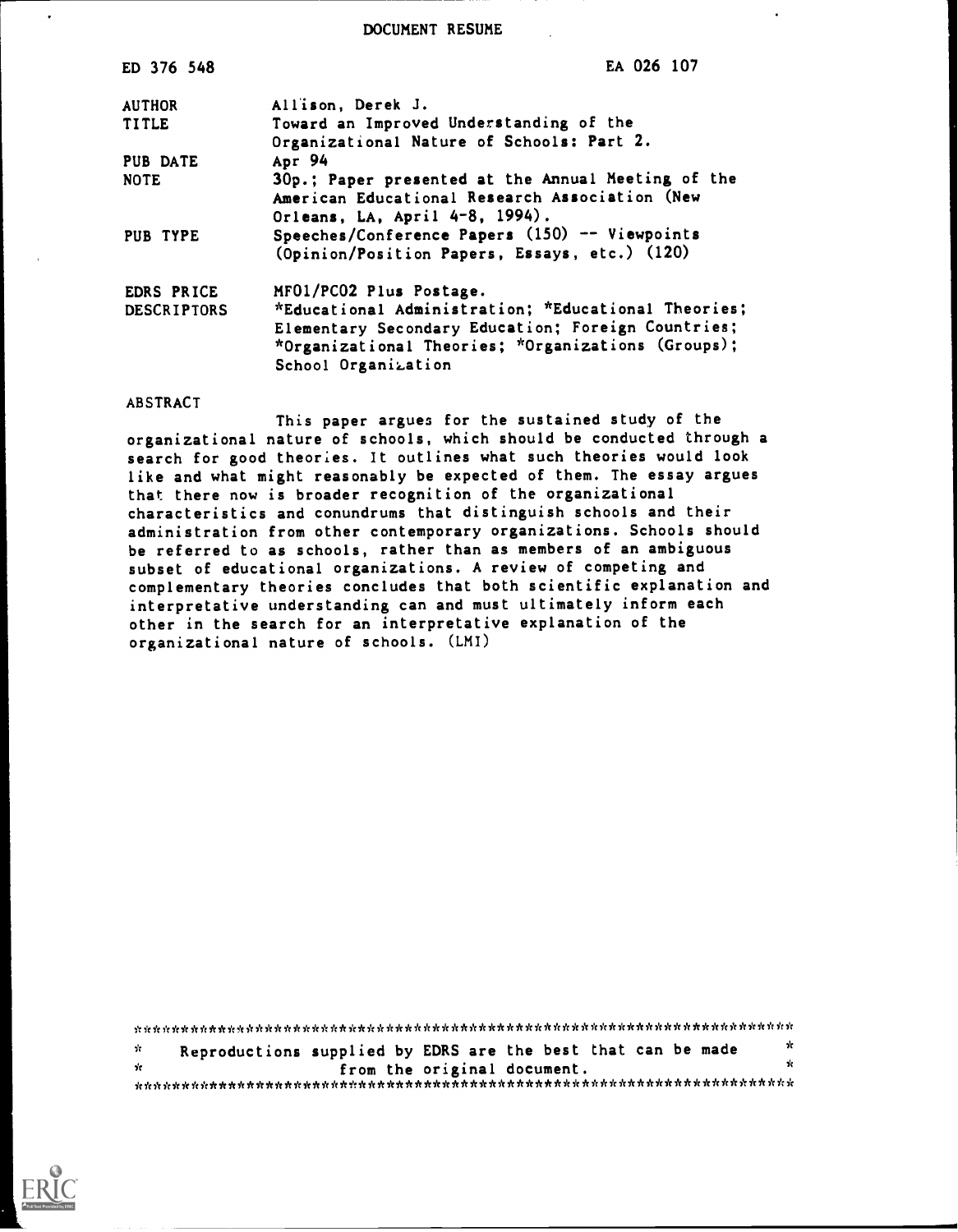ED 376 548

N

 $\overline{\rho}$ 

 $\overline{\mathcal{O}}$ 

 $\mathcal{P}$ 

r

U S. DEPARTMENT OF EDUCATION<br>Office of Educational Research and triprovement DOCATIONAL RESOURCES INFORMATION

This duc*ument has been reproduced as*<br>Ieceived from the person of organization<br>originating t

Minor changes have reen made to in prov<br>reproduction quality

Points of view or opinions stated in this docu.<br>ment, do inot, necessarily, represent, official.<br>OE RI position or policy.

# Toward an improved understanding of the organizational nature of schools: Part 2.

Derek J. Allison The University of Western Ontario

Paper prepared for the AERA Organizational Theory Special Interest Group Symposium

## Toward a theory of schools as organizations

Chair, Catherine Marshall, University of North Carolina

Participants: Derek Allison, The University of Western Ontario Gary Anderson, University of New Mexico Karen Seashora-Louis, University of Minnesota Don Willower, Pennsyvania State University

American Educational Research Association Annual Conference New Orleans, April 1994.

> PERMISSION TO REPRODUCE THIS MATERIAL HAS BEEN GRANTED BY

 $1.4$ A $M$ 

BEST COPY AVAILABLE

TO THE EDUCATIONAL RESOURCES INFORMATION CENTER IERIC)"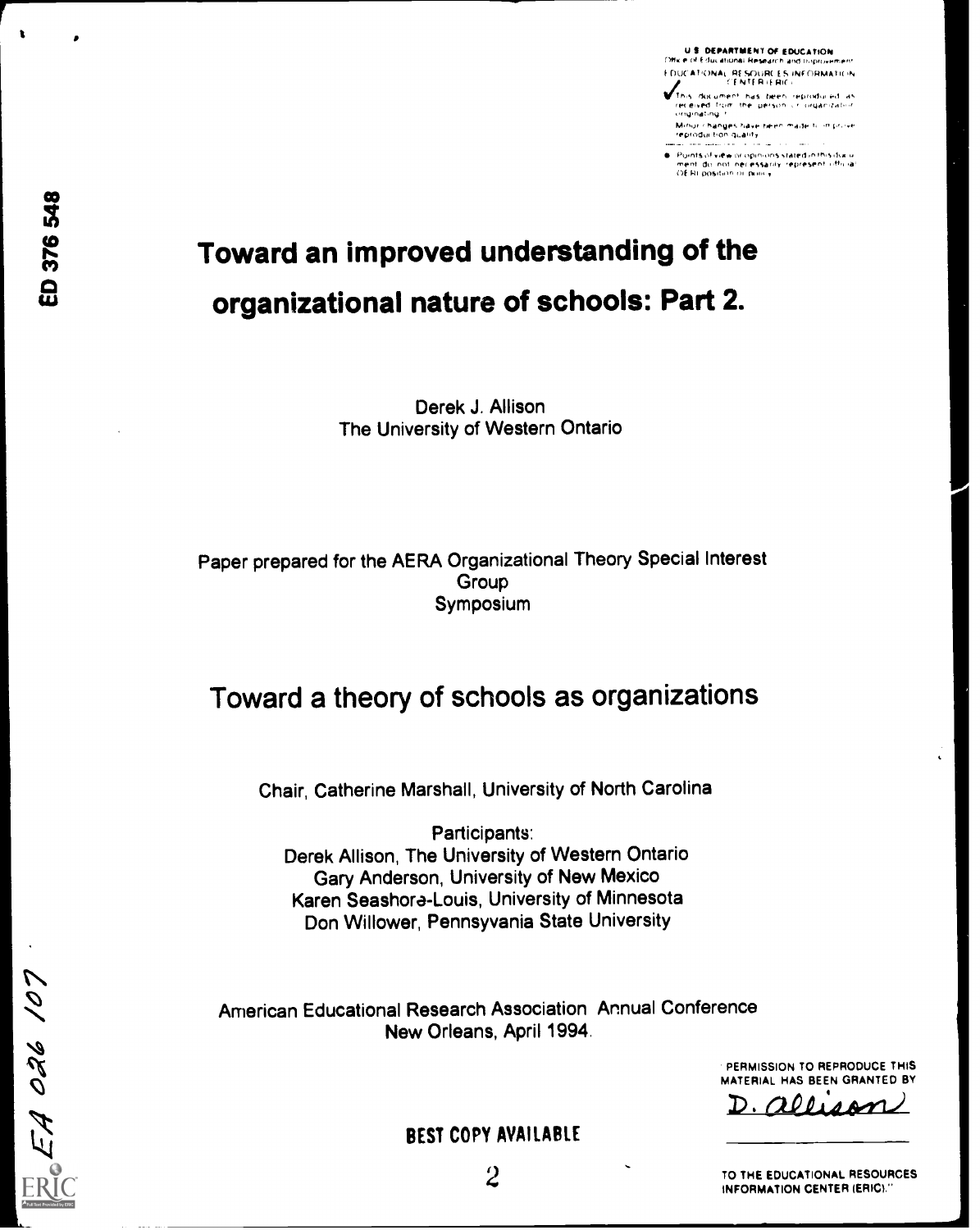A little over a decade ago I sought to argue the case for more tightly focused study of schools in a paper entitled Toward an Improved Understanding of the Organizational Nature of Schools (Allison, 1983). I regret to acknowledge that it attracted little scholarly attention, sinking with scarcely a ripple below the surface of the citation sea. Be that as it may, I take some small satisfaction from seeing the thrust and some of the substance of the arguments in that paper broadly reflected in subsequent literature. While it may well be wishful thinking or selective reading on my part, I think there is now a broader recognition of the organizational characteristics and conundrums that distinguish schools, and their administration, from other contemporary organizations, as well a greater willingness to acknowledge this distinctiveness through the simple, but semantically crucial, preference for referring to schools as schools, rather treating them as members of the implicitly hazy sub-set of educational organizations.

In this paper I want to pick-up some of the threads of argument and discussion from my earlier attempt with a view to taking stock of the current situation and sketching some promising ways forward. As in the earlier paper, this "Part 2" sequel will begin with a rehearsal of arguments for the sustained study of the organizational nature of schools and continue with a consideration of how this may be best accomplished. The chief argument here will be that the best way forward will continue to lie through a search for good theories. To address the questions begged by this bald and bold statement, I will attempt to outline what such theories would look like and what we might reasonably expect of them. The remainder of the paper will be devoted to sketching some potentially promising ways forward in seeking to better understand schools.

#### WHYS AND HOWS

Why study schools?

There are three reasonably straightforward reasons for us to want to study the organizational nature of schools, these being the arguments from professionalism, policy and academic curiosity. The professional argument rests on an obvious need for practitioners and professors of educational administration to know what can be



r

ł

 $\mathfrak{Z}$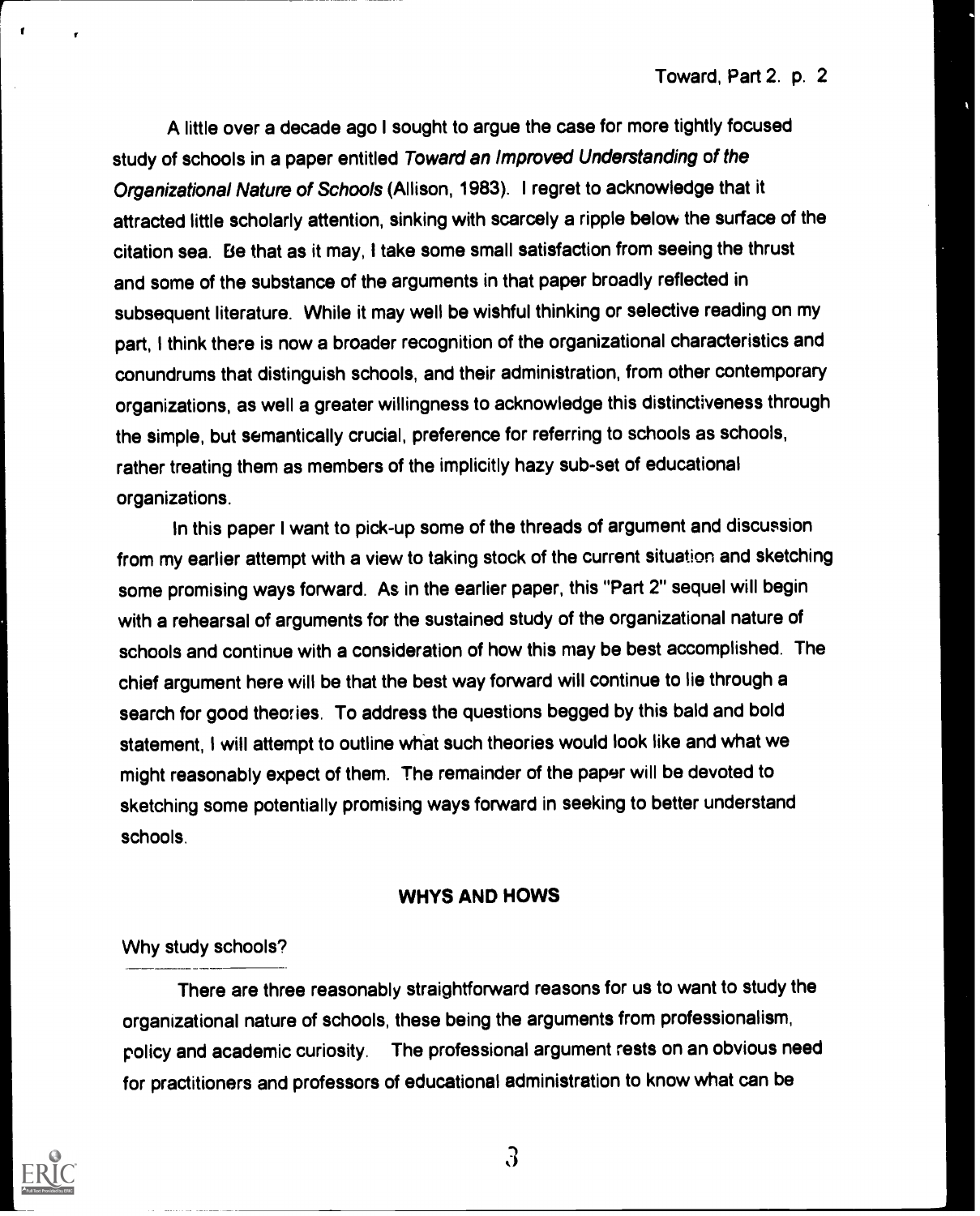known about how schools are organized, how they work, the quality of life within them, and how such things can be improved. The argument from policy has a similar logic, but speaks to larger concerns. As has been brought home forcibly to politicians, pundits and the public at large in recent times, schools are important organs within the social and economic systems of modern states, and thus there is a need to better understand how they fit in and contribute to society and economy. This need is amplified by the lessons of ; he past several decades that suggest that there are limits to what can be accomplished through and by the direct manipulation of schools. Rather than serving as robust and responsive instruments of state policy, schools appear more akin to recalcitrant, refractory, regimes: sponges rather than scalpels in the process of social and economic reconstruction. A sustained attempt to better appreciate their organizational nature should help in clarifying the limits and possibilities of policy mandated attempts at change, both within and through schools.

A good starting point when considering academic reasons for studying schools is their ubiquity, both in the world and in the experience of its people. Today, virtually all of the world's children attend first level schools for at least a short time'; and for each child (or for that matter adult) in school there are family and friends who are vicariously involved in the experience. Given the diversity of religious organizations and their rites--from churches to temples to meeting houses--and the distance of governments and their bureaucracies from most people, then schools probably provide the commonest form of shared experience with formal organizations in the world today. This ubiquity makes schools makes prime candidates for scholarly inquiry: why should this form of organization be so dominant? In what ways and to what degree are schools and the lived experiences they provide similar and different in diverse cultures and societies?

Schools also appear to be very durab:e institutions, having been a feature of human society since at least Babylonian times, a fascinating point in itself. Nor are they likely to disappear in the foreseeable future. Smart pills, virtual reality simulations and other, as yet unanticipated innovations, may well be a part of our educational future, but schools will likely endure: they're just too useful, sensible, (and relatively cheap) for any modern society to do without. Rather than expecting smart pills and virtual reality to challenge or replace schools as viable agents of mass instruction, we

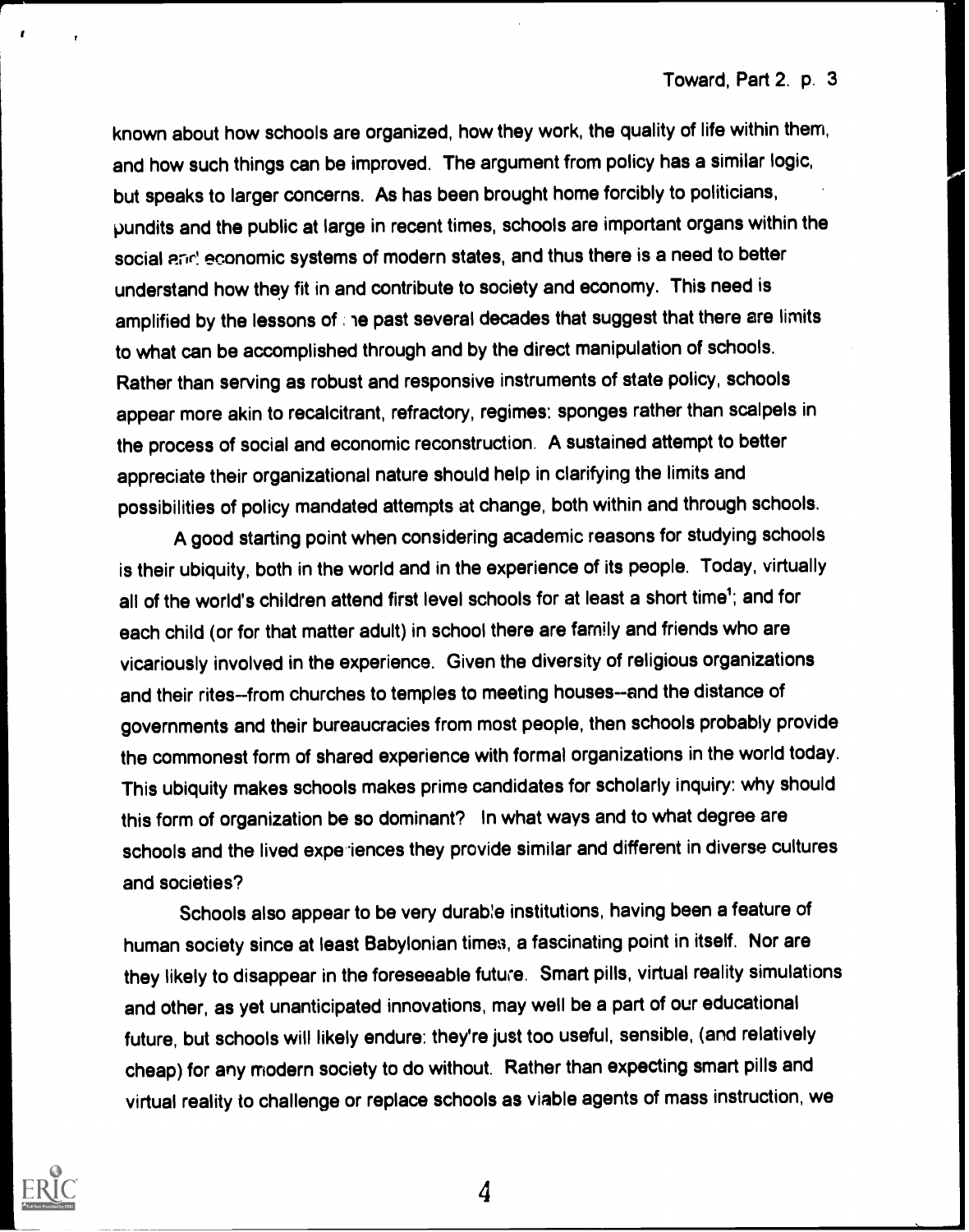might more reasonably expect such innovations to be absorbed by schools where they can be "properly regulated", or to be marginalized as illegitimate.

But even if the importance of studying schools is readily accepted, why should we want to study their organizational nature, or, as it is more typically rendered in our literature, why should we want to study them as organizations? The standard answer builds on the widespread acceptance of formal organizations as a recognizable class of phenomena within the social world, phenomena which seem castinct from other social regularities such as primary groups, kinship structures, tribes, associations and nation states. This is so regardiess of the ontological status we may ascribe to them: whether we view them as more or less concrete structural entities in society or as socially constructed and reconstructed arenas for the unfolding and contestation of truth and language games, we will all surely agree that schools exist in one way or another and that we are aware of their existence through our perceptions, shared or otherwise, of patterned regularities--instances of organization--in the social world as revealed by the language and actions of other people. Indeed, it would be impossible for us to debate their ontological status or how we may best know their nature if we did not implicitly agree that schools and other instarces of social organization exist in some way.

The main argument proceeds by pointing to both the ubiquity and importance of formal organizations, such as factories, hospitals, broadcasting companies, schools and so forth, in contemporary society, noting that their importance flows not just from the great array of goods and services they provide, but also in the multiple ways in which they touch, condition and influence all our lives, from birth to death, as clients, customers, citizens and, of course, as employees or other formal members. An important corollary here is that formal organizations function, in part, through the imperative co-ordination of members and their activities, the main responsibility for which falls to specialized managerial or administrative staff. He nce any attempt to explain, understand, or improve the administrative process must necessarily take stock of the nature of organizations.

How else, then, would we seek to understand schools other than as formal organizations? Schools satisfy all the usual criteria for recognition as formal organizations: each has a unique identify, a membership roster, formal role differentiations, a distinct (although normally not completely inclusive) budget, an



 $\overline{\mathbf{a}}$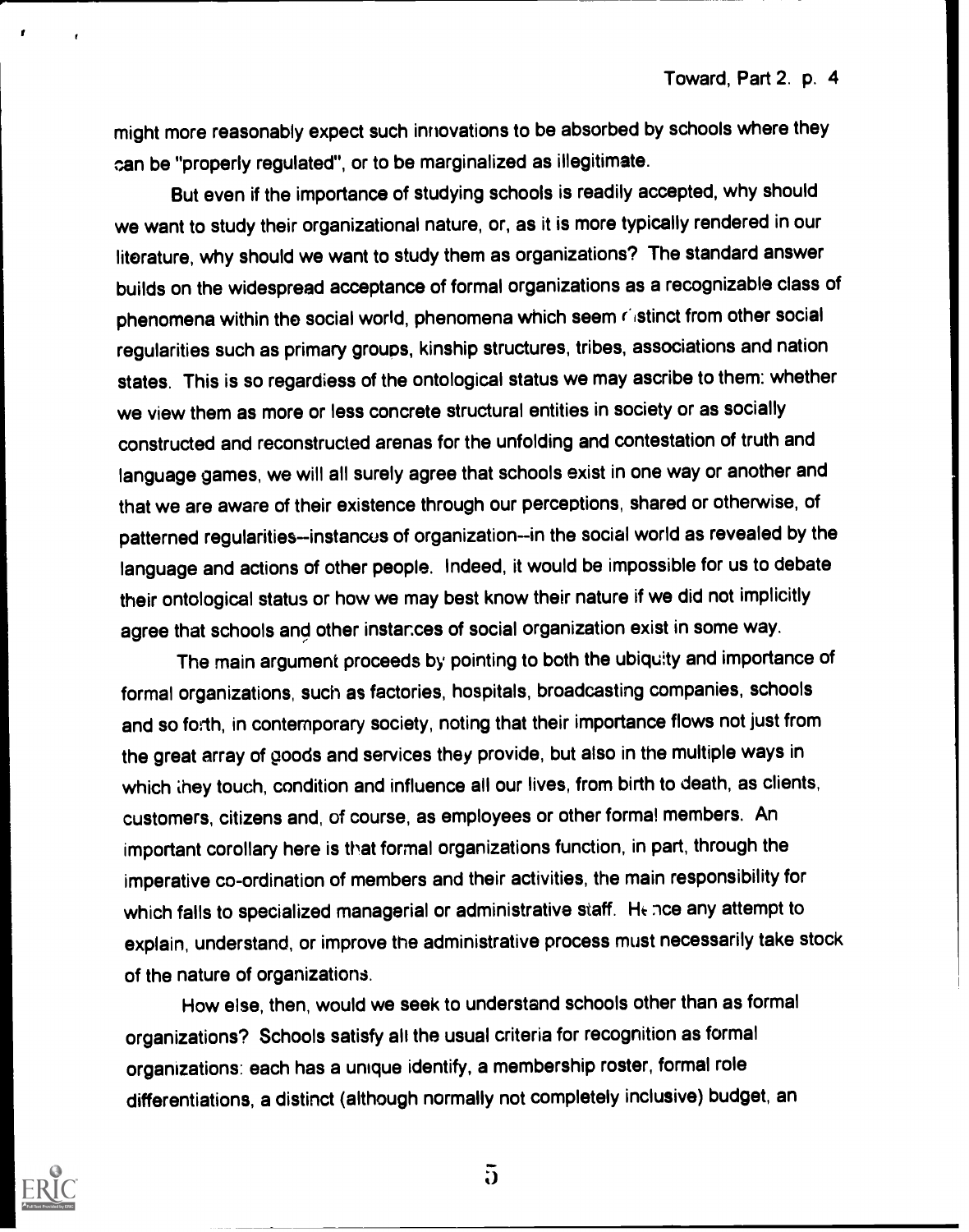say we should study them as organizations is thus something of a platitude. Furthermore, the literature of organizational theory offers both a launching pad and rich conceptual framework to guide such study. Yet a certain historical reluctance or hesitation to embrace this idea can be detected with the broader educational community. Part of this resistance, I think, stems from a deep-seated resistance among school people, especially teachers, to the increased legitimacy and power that is implicitly accorded to administrators when we think of schools as formal organizations. The sources of this resistance are complex, being rooted in historically shaped but hazily recognized class and status distinctions compounded by ideals of teacher autonomy. In the United States in particular, the managerial excesses and insensitivities associated with the scientific management movement (and some similar tensions associated with current attempts at school restructuring) provided fuel for such fears. A parallel point here is the current preference for preserving and idealizing the identity and sovereign autonomy of individuals over systems. This has become something of an article of faith in the socio-political ideologies of Western civilization, but has long been part of the rhetoric of school discourse: it also underpins radical postmodernist ideologies, a parallelism that probably helps explain the willingness of school people to embrace such views of the world. The point, nevertheless, is that ideologies which assume and celebrate the primacy of individuals tend to discourage or even deprecate analysis at the organizational level because this is seen as reducing or denying individual identity and agency.

These conjectures may find theoretical legitimation in the organizational distinctiveness of schools. As is now widely recognized in the literature and will be considered further below, schools exhibit a number of features that are not shared by business, commercial, and military organizations, a point which gains in significance when it is recognized that the great bulk of research and current theory in the broader literature was generated through the more or less exclusive study of these latter organizations. Thus, while schools are organizations, they may be sufficiently different from most other organizations as to warrant special study. This, I think, is the point which is meant to be conveyed when scholars in the field talk about developing a theory of schools as organizations. It is not just a matter of studying schools through more general theories of organizations, but of seeking specific theories which will

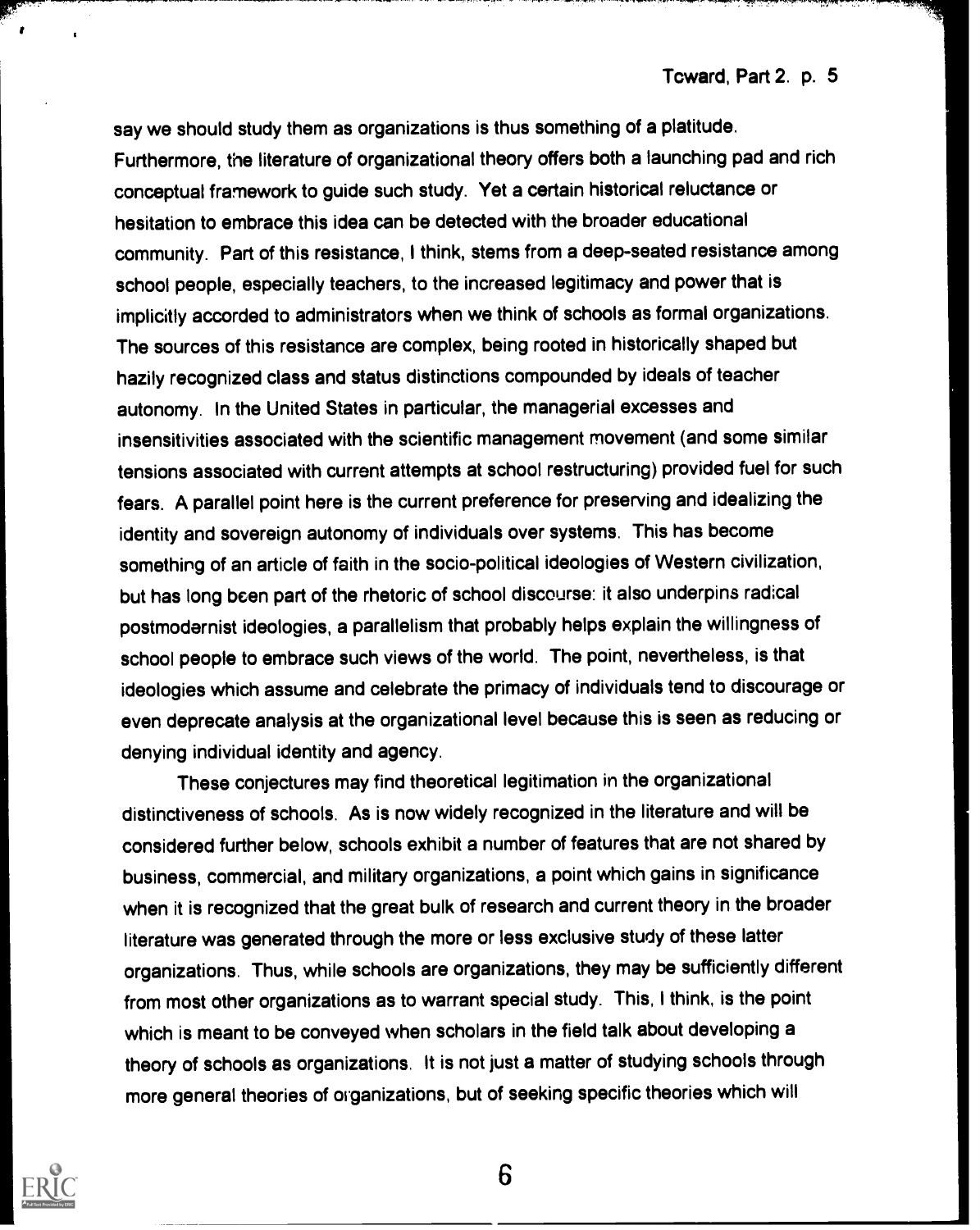accommodate or account for those features which distinguish schools from other organizations. This is a truly exciting and important endeavour for it goes to the question of whether a general theory of organizations is possible, for such a theory must necessarily accommodate and account for significant observed realities of all organizations, including schools. If a general theory is not possible, then we may well have to settle for a number of specific or special theories, an outcome which would bear potentially profound ramifications for administrative practice and educational and social policy.

As signalled by the re-cycled title of this paper, I prefer to think about the problems in this endeavour in terms of reaching a better understanding of the organizational nature of schools, rather than as seeking a theory of schools as organizations. The key concerns will be centred on the manner and degree to which schools are similar to or different from other formal organizations: the central issue the degree to which observed and experienced realities of schools can or cannot be accommodated by a general theory of formal organization. If we think about our task in terms of seeking theories of "schools-as-organizations", we run the risk ending up with the cart before the horse on a number of conceptual levels. The schools-as-oi ganizations construction, for instance, tends to encourage us to reason from extant theories of organizations to the reality of schools, an approach which may well result in significant aspects of the particular organizational nature of schools being overlooked. By focusing directly on the problems of identifying, describing and explaining the organizational nature of schools--what appear to be their distinctive characteristics, context and conditions--we should be better positioned to build more complete accounts and accurate theories of schools and their schoolness which can then be used to assess and appraise more general theories of social organization.

This does not mean that we should ignore extant theories of organizations. To the contrary, we obviously need to take stock of the images and information conveyed through the broader literature. But we need to do so judiciously, seeking to capitalize on promising conceptual frameworks and to identify potentially profitable points of dissonance to be probed in greater depth. How might we proceed?

On ways and means of inquiry

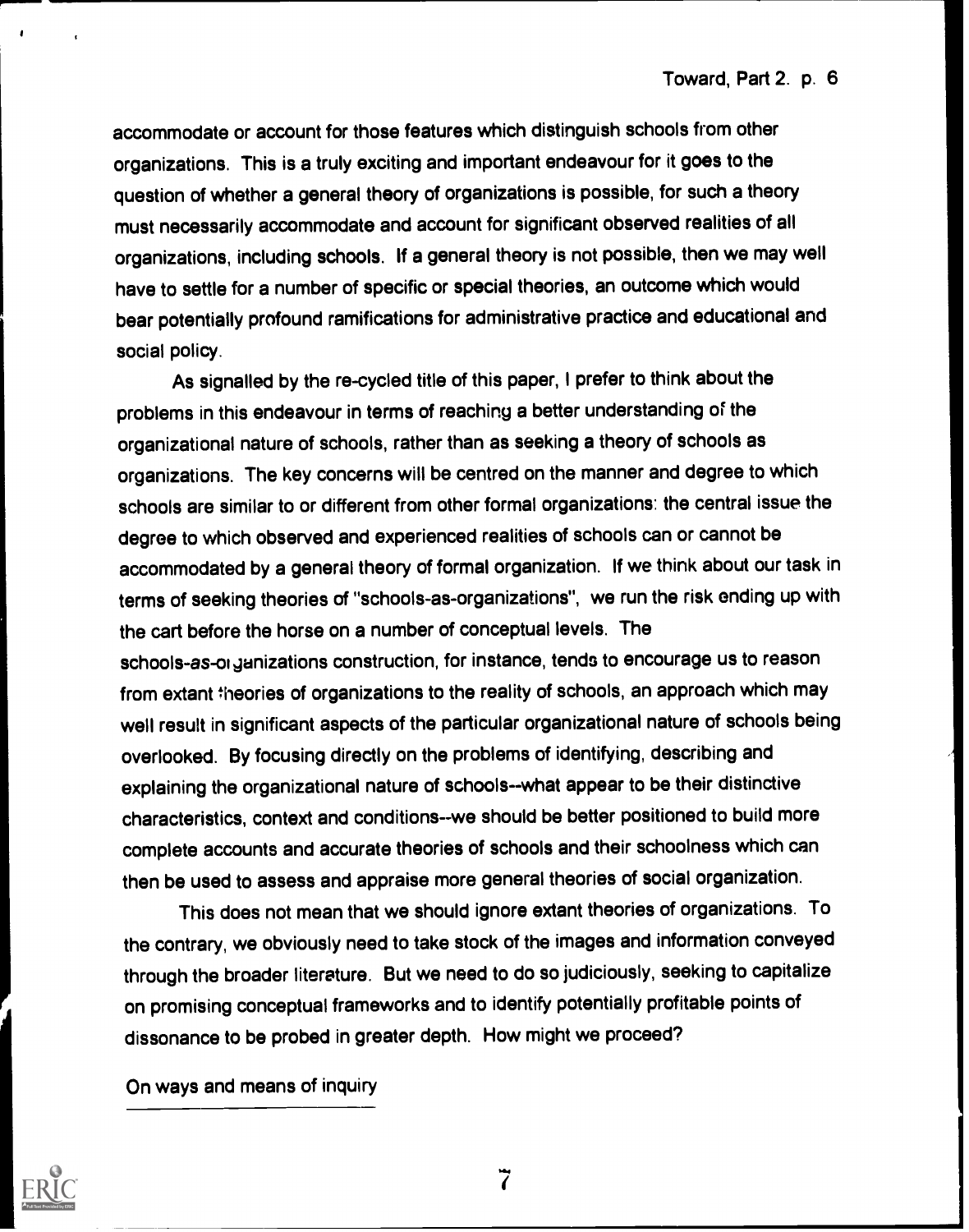My preferred way forward has been sketched in general terms in the previous paragraphs. Simply put, we need look for, create, argue about, criticize, appraise, test, modify and reflect on specific theories about the organizational nature of schools and the ways in which they complement or clash with more general theories of organization and organizations.

The importance of trying to find good theories about the world is, I think, incontestable; where the trouble arises is over the questions of how we should go about it and what would qualify as a good theory. Until recently these questions have typically been discussed in our literature in terms of the polarized approaches to inquiry promoted during the so-called Griffiths-Greenfield debate (Dolmage, 1992). In my earlier paper I sought to stake-out an epistemological middle ground between Greenfield's advocacy of interpretative approaches and Griffiths' defence of theory movement science, a middle ground which would allow inquiry into the organizational nature of schools to capitalize on the strengths of both approaches. The passage of time has left me even more strongly convinced of the reasonableness of pursuing both interpretative and ecientific lines of inquiry into the nature of schools and their administration and, indeed, of the ultimate complementarity of these approaches.

The situation today, however, appears far more complex and confused than it was ten or so years ago. Whereas Griffiths could sensibly observe in 1979 that the field was in a state of "intellectual turmoil", today we seem poised on the verge of intellectual chaos-or perhaps anarchy. Rather than the two main opposing arguments of earlier days, we are now faced with a seeming multitude of ideological, epistemological and ontological claims and preferences bearing such daunting labels as hermeneutical phenomenology, critical theory, feminism (radical and other kinds), ethnomethodology, neo-Marxism, interpretivism, relativism, naive and scientific realism, postpositivism, poststructuralism; I apologize for having missed someone's favourite!

At the root of this situation is the collapse of New or Theory Movement science. From the perspective of Greenfield and his supporters Griffithian science was, of course, defunct from the beginning of the debate. And although the balance of opinion now appears to have shifted decisively against the key preachings of theory-movement science (Culbertson, 1988; Griffiths, 1988; English 1994), we may expect that overly positivistic conceptions of science will continue to run around in the literature like



 $S$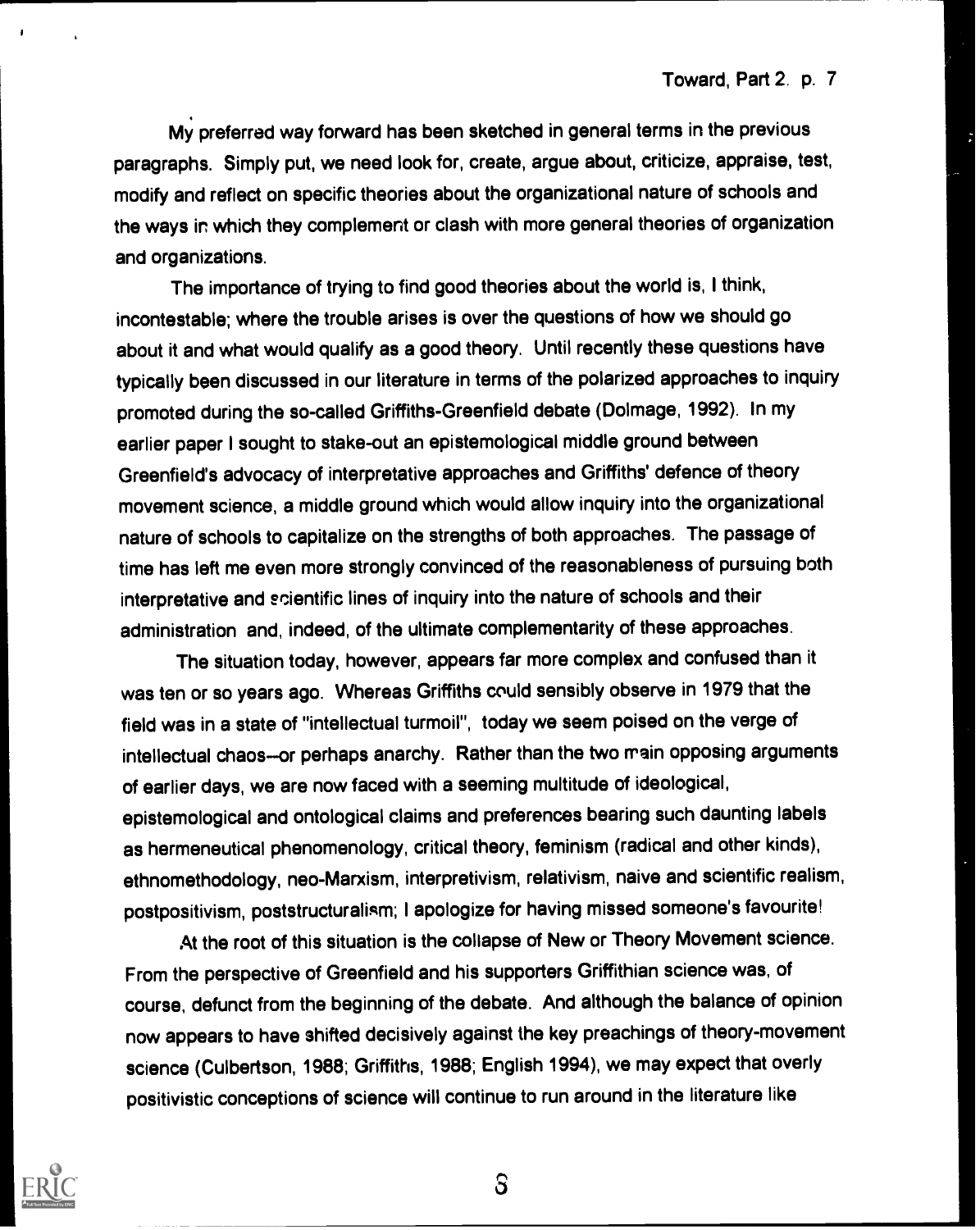positivistic conceptions of science will continue to run around in the literature like headless chickens for some time to come. Even so, it is salutary to note influential authors such as Owens (1987) and Hoy and Miskel (1991 p. 2) distancing themselves from the more rigid prescriptions regarding theory and the nature of science that appeared in previous editions of their texts.

The failure of the unfortunately labelled theory movement does not mean the end of theory, and still less science. Halpin, Campbell, Getzels, Griffiths and the other theory movement reformers were quite correct in their belief that research and thinking about schools and their administration need to be guided and informed by good theories. Where they went wrong was in trying to reduce science and theory to an a priori prescriptive set of "logico-mathematical procedures"<sup>2</sup>. The most unfortunate consequence of this was the establishment of unrealistic and unattainable standards for what could qualify as theory in studying schools. The failure of that attempt allows us to remove theory from the positivistic pedestal on which the new movement sought to place it and to adopt more reasonable expectations. Rather than thinking of theory as a formula which reveals or points to ultimately true law-like generalizations about the world, I suggest we need to adopt a more fallibalist view wherein theories are understood as tentative attempts to account for and explain what we think we know about the world. Following Ellett (1994) Hooker (1987) Jarvie (1970) and Margolis (1987), such a view rejects the tenability of foundationalist epistemologies and is sceptical regarding the existence of universal truths, or at least humankind's abiiity to discover, or more accurately to recognize, such absolutes. At the core of this view is the belief that no matter how well a given theory appears to account for available data and explain the aspects of the world it addresses it is more than likely that there is more to be learnt, and that the theory will consequently need to be revised or replaced. Rather than searching for some ultimately correct theory, therefore, we must settle for theories that are just the best we have at the time.

This view carries with it an implicit acknowledgement that science is an innately and intimately social, and thus a value permeated and ultimately political endeavour, conditioned and constrained by language and existing theories. Despite the claims of some critics, this does not automatically invalidate the potential power of scientific inquiry into schools. At its heart, science is essentially a systematic attempt to test the

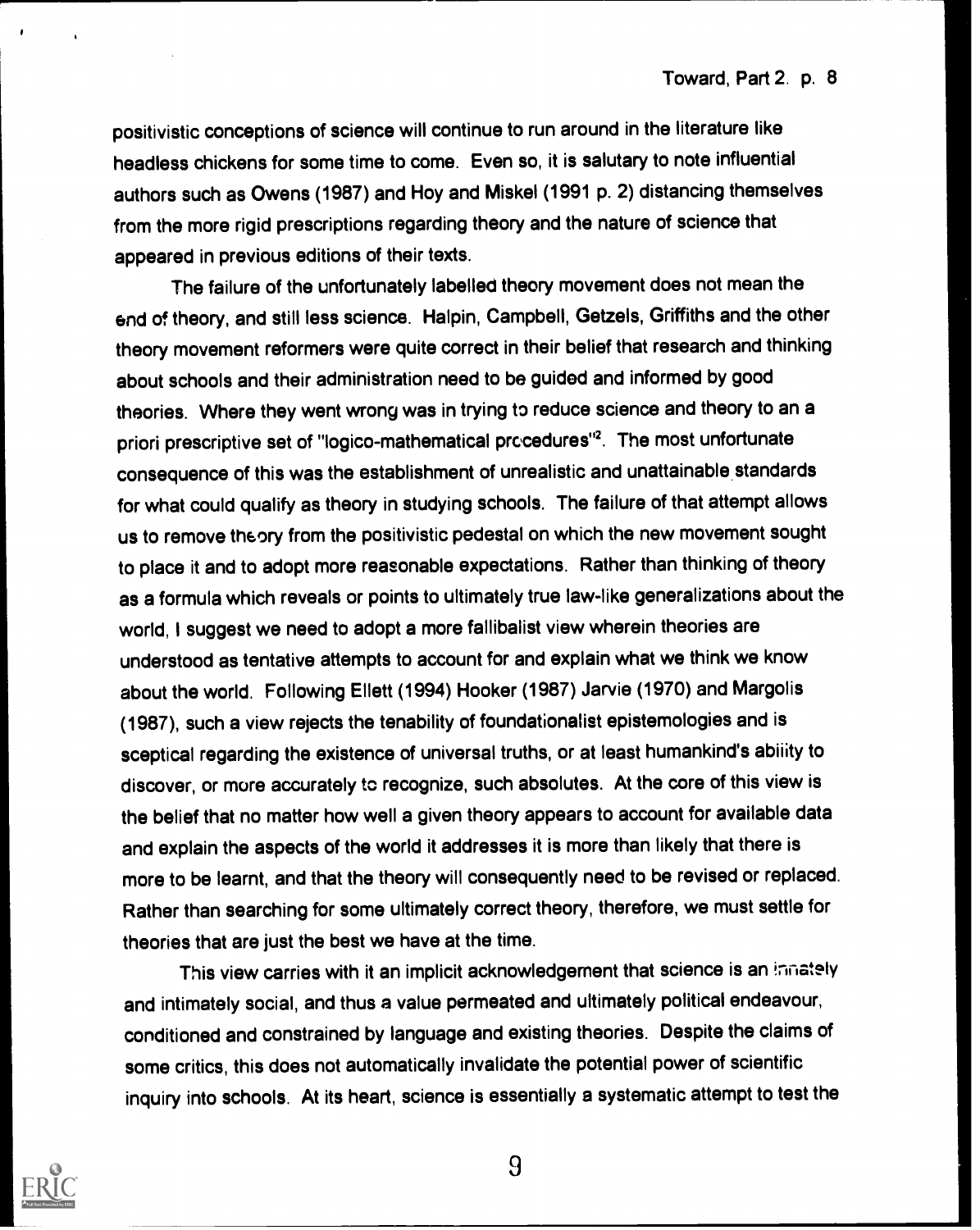tenability--to estimate the truthfullness--of statements about the world with a view to creating and re-creating theories to account for what we think we know. Insofar as we can create that appear to bo good theories about schools and their organizational nature--that is theories that seem to account for what we think we know about schools and how they are organized--then I think we have no choice but devise and apply solid and defensible ways of estimating the truth vaiue of such statements. Ironically, perhaps, this will be much more difficult to accomplish than was envisaged in theory-movement science, and the results may often be less than clear-cut. But this is no excuse for not doing the best we can to try and improve the state of our knowledge. All we can sensibly do is recognize the difficulties involved and be as critical as we can about our efforts.

Central to the difficulties involved in social science is the problem of understanding. Throughout his debate with defenders of Griffithian science, Greenfield's major argument sought to drive a wedge between understanding and explanation. Science was portrayed as seeking objective explanations of the world. But this was deemed to be impossible in social contexts which demand subjective understandings of people, values and events. As Winch (1958) expressed the essence of this point, the object of interpretative inquiry becomes to grasp "the point or meaning of what is being done or said" (p. 47), a task which Greenfield deemed beyond the ken of uninvolved objective observers, and thus science. This distinction between understanding and explanation is by no means modern. In Dallmayr and McCarthy's (1977) words, "At the beginning [of the Renaissance], the two seedlings of early modernity--science and interpretative understanding--were able to coexist more or less peaceably and without mutual recriminations". Antagonism began to build during the Enlightenment when "logical calculation and empirical analysis began to gain ascendancy over and challenge the intrinsic value of cultural traditions" (p. 2);--and the logical positivists attempted to make this ascendancy complete with their recipe for a standard scientific method which sought to supplant all other paths to legitimate knowledge.

Greenfield and others who have followed his lead typically insist on equating science with the positivistic recipe or related versions of logical empiricism such as behaviourism, and fail to recognize either the less constrained scientific tradition which



 $\div 0$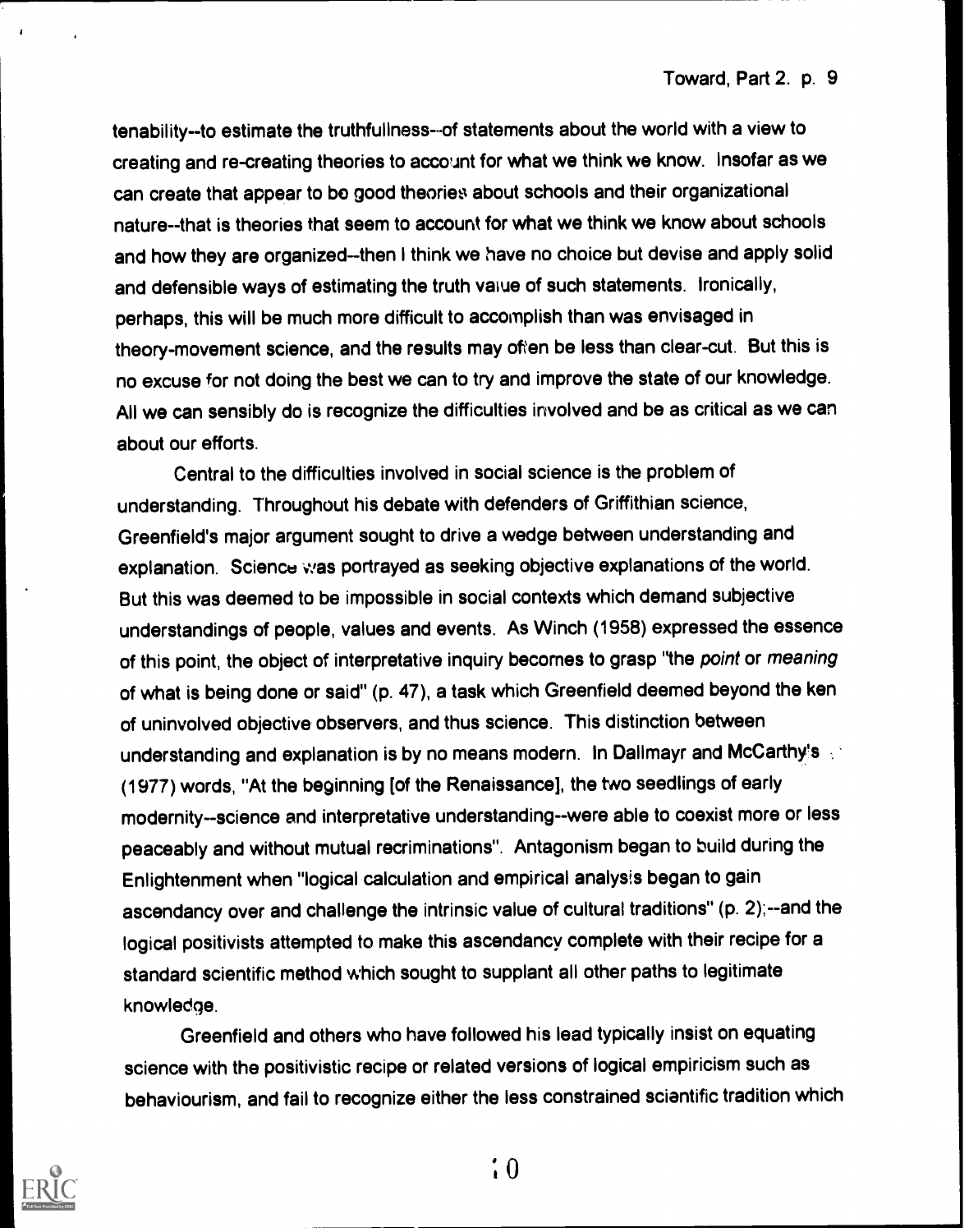this promise is a return to Dallmayr and McCarthy's peaceful coexistence between science and interpretative understanding, or, in a more optimistic view, a growing recognition of the mutual interdependence and complementarity of these two approaches to understanding the social world. Max Weber (1917/1978) was a strong and consistent advocate of the inescapable complementary of both approaches in any serious attempt at reaching an "interpretative explanation" of social phenomena. This in no way implies that Weber was in favour of the kind of science attacked by Greenfield. To the contrary, he explicitly rejected the possibility that social science "could spare the individual [administrator] the necessity of making [value] choice[s]" (p. 85). Yet he nonetheless maintained it was both possible and necessary for social science to engage in "empirical scientific work" (p. 88). He maintained that this can only be sensibly contemplated, however, through a "perpetual process of reconstruction of those concepts in terms of which we seek to lay hold of reality" (1949, p. 105). Here is where interpretative inquiry comes into its own, for without an historical understanding of society and the place of people, institutions, and organizations within the flow of human culture the potential power of social science is severely curtailed or denied.

My main point, then, is that both scientific explanation and interpretative understanding can and ultimately must inform each other in our search for an interpretative explanation of the organizational nature of schools. Each has its respective strengths and its proper domains; each can be seen as a potential source of good theories--tentatively plausible accounts--of the observed, experienced and historically evolving realities of schools; and each can, and ideally should, complement the other. This is not to suggest that we should try to meld the two approaches: the strength of each lies in its distinctly different approach to the world, and it is this that we want to capitalize on. Nor should we expect or urge scholars working within the two approaches to agree with each other, or for that matter for scholars working within the same approach to agree. As Jarvie (1970, p. 262) put it: "Agreement, in a strict or tight or wide or comprehensive sense is never reached: all we have is partial and temporary; tentative acceptance with the possibility of revision at any time." All I am suggesting is that we recognize this from the outset and use it as basis for discussion, argument, and



11.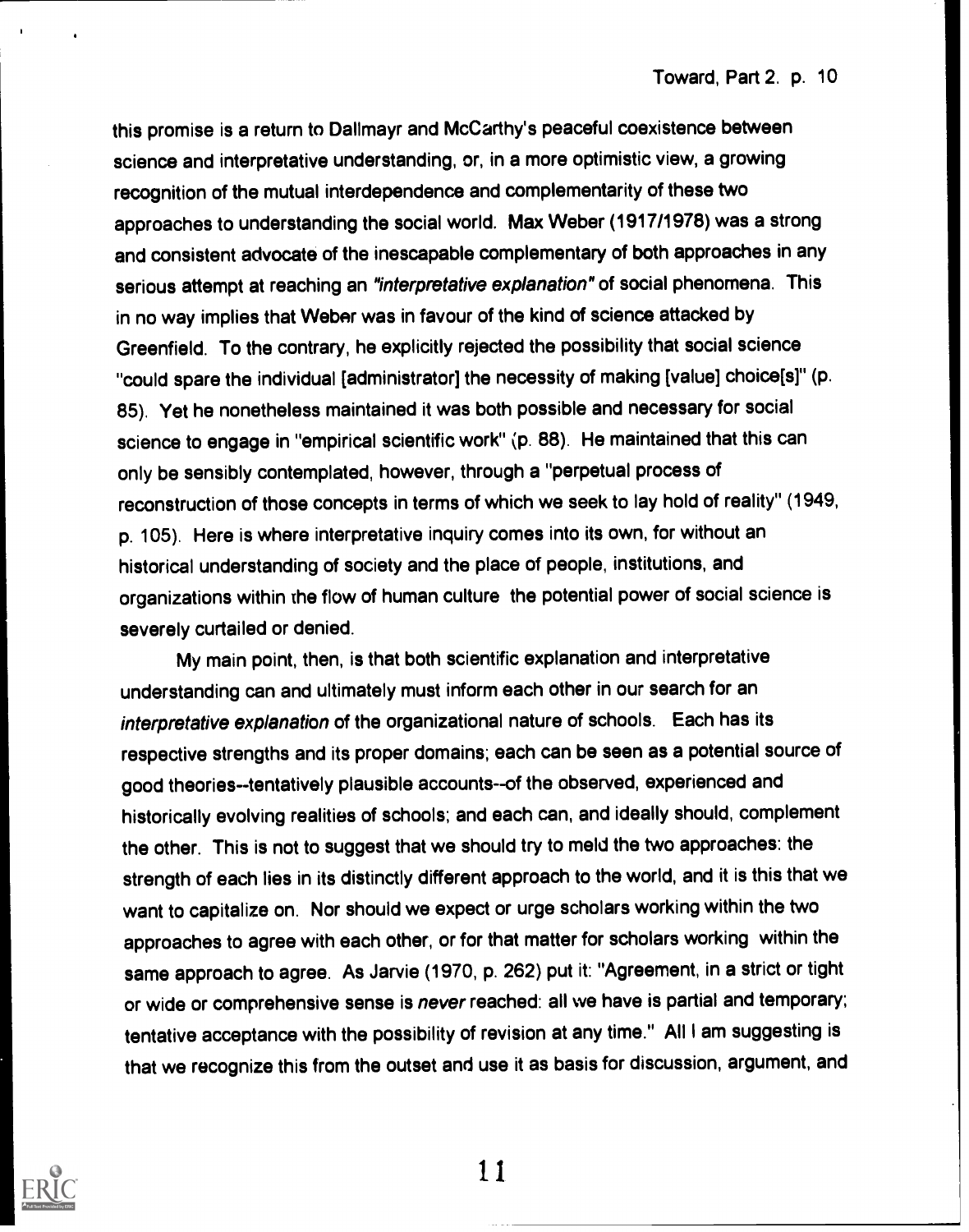critical reflection about the substance, contradictions and complementary content of theories about the nature of schools, whatever their lineage.

Theories about the organizational nature of schools may-thus take many forms and address different slices of observed, perceived, experienced and interpreted reality. They will always be tentative accounts, liable to be replaced or superceded when something better comes along; they wil' necessarily be conditioned by the language, culture and politics of those that form and hold them. Good theories will be those that best account for what we think we know given a reasoned appraisal of the relevant evidence, and we may wel! have two or more good theories about similar aspects of the world at any time. Most important of all, good theories will always be open to questioning, criticism and argument; any account of the world or of schools that precludes questioning and argument about its tenability cannot be accepted as good theory. To salvage a quotation from Popper (1975) used in my earlier paper, "what counts in the long run is a good argument, a valid argument, and what it establishes or refutes" (p. 239).

For these and other reasons I suspect that the proliferating postmodernist doctrines that are seeking converts in our field will probably not produce much in the way of good theories about the organizational nature of schools (Maxcy, 1994; Miron, 1991; Scheurich, 1994). By overgeneralizing and overextending (in my view) the implications that follow from the failure of the Enlightenment project, radical postmodernists tend to conclude that, because (in their view) knowledge is constructed and legitimated through the exercise of social power, scholars cannot hold themselves aloof from the political "struggle" to determine which "truths" will prevail. From here it is but a small step to the view that research and theory can and should be co-opted to promote whatever values one believes to be right and best. Most postmodernist writers use this license to promote the (currently) uncontested values championed during the Enlightenment, such as democracy, rationality and humanism. Thus can Miron (1991) readily claim that the purpose of school leadership is to transform schools, where transformation is defined as meaning (with reference to Cherryholmes (1988)) "the reduction, and eventual elimination, of academic, social, political and economic inequalities currently experienced by disadvantaged groups as a result of discursive practices within the school organization" (p. 1-2). Entirely oblivious, it seems, of the

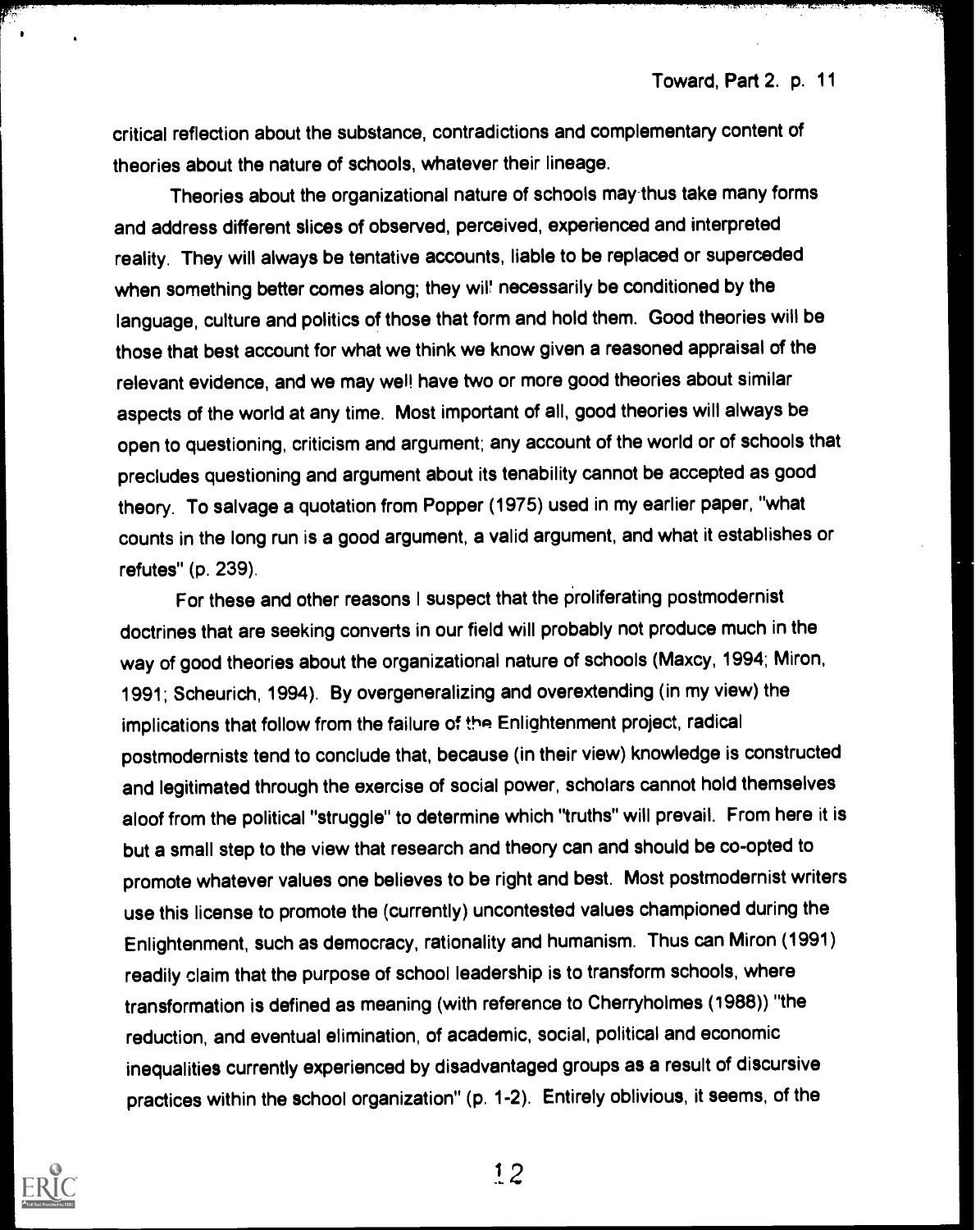۵

that the simple declaration of these ideals constitutes sufficient reason for others to accept both the political agenda being advanced and the underlying assumptions about the nature of schools and society. This flies in the face of reasoned arguments for an interpretative understanding of the historical reality of schools as cultural; it is also contrary to the precepts of science advanced which requires an appraisal of the tenability of the causal claim being made, as well as a coherent and plausible account (theory) of how school leaders might reasonably be expected to bring about such a transformation.

Radical postmodernists are able to elide such crucial matters because the appropriate answers are already built-in to the meta-theory at the centre of their doctrine, thus vitiating the prospect of constructive theory building and denying fallibalist principles. But while I think these doctrines will turn out to be intellectually sterile, I would not wish to urge an embargo on radical postmodernist approaches, or any other approaches which attract the interest and commitment of colleagues. Within broadly agreed ethical limits, scholars who find themselves attracted or committed to a particular view of the world must be free to pursue the lines of inquiry appropriate to that view and we would be foolish to want to prohibit any ethically acceptable mode of inquiry for we cannot know in advance which will eventually yield convincing arguments. All that can reasonably be expected given the current intellectual turmoil in our field is that students and scholars should choose what, on the evidence available and their interpretation of this, looks like a promising way forward.

### SOME POSSIBLE WAYS FORWARD

What are some of the ways in which we can progress toward improved understandings about the organizational nature of schools? In this final section I want to sketch four types of answers to this question. I will begin with a brief consideration with some interesting lines of inquiry suited to interpretative work, then move to a brief overview of how we might make progress in probing the important question of differences between schools and other organizations. The final two sections will offer comments on specific aspects of the organizational nature of schools, namely: loose coupling and the related topic of organizational technology.

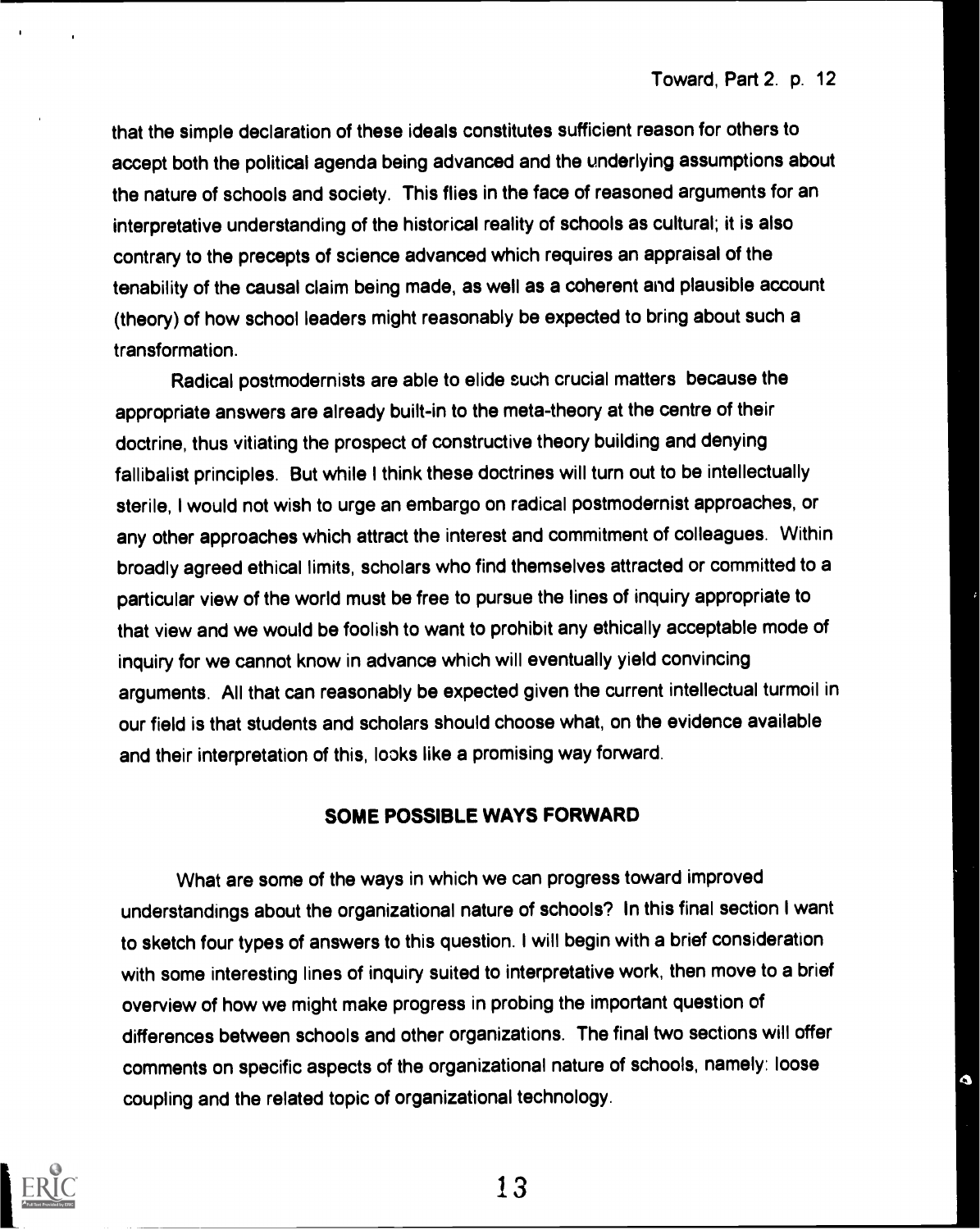$\overline{G}$ 

#### Some interpretative lines of inquiry.

In my earlier paper I urged that we should not ignore the wider literature in our quest to better understand schools.

Philosophers, anthropologists, historians, and sociologists have all considered the nature of schools; their images, metaphors, and analogies demand our attention. Neither should the fictional literature be ignored. Dickens, for example, had much to say about schools. (Allison, 1984, p. 19)

More sustained arguments by Greenfield, Hodgkinson and others have encouraged movement toward greater use of philosophy, literature and humanities, but as yet there has been little serious work of this kind in our field. Fenwick English's (1994) stimulating treatment of Theory in Educational Administration pushes us further in this direction while providing some tantalizing illustrations of the benefits that stand to be reaped through serious study of biography and the humanities. In addition to providing a sensible discussion of theory, English shows how historical and literary works, from accounts of the Trojan wars, through King Lear, to the life and accomplishments of Horace Mann offer rich interpretative understandings of the meaning of leadership. In the case of Mann and other educational administrators, their leadership experiences speak directly to issues associated with the organizational nature of schools and are thus directly relevant to our concerns. But even when this is not the case, historical and literary accounts of leaders inevitably bring us into contact with the organizations they create, destroy, manipulate or confront, and thus provide opportunities to better understand the nature of organizations and the experience of being organized, knowledge that in turn can be used in the comparative study of schools and their leadership. English is a particularly strong advocate of biography, arguing that "there should come a time" when well-constructed biographies of school leaders will be readily acceptable as doctoral dissertations in educational administration' (p. 232), a view with which I warmly concur.

What other kinds of research might we envisage which would draw on the humanities or the broader social science literature in attempts to better understand the organizational nature of schools? Comparative and/or analytical studies of great (e.g.

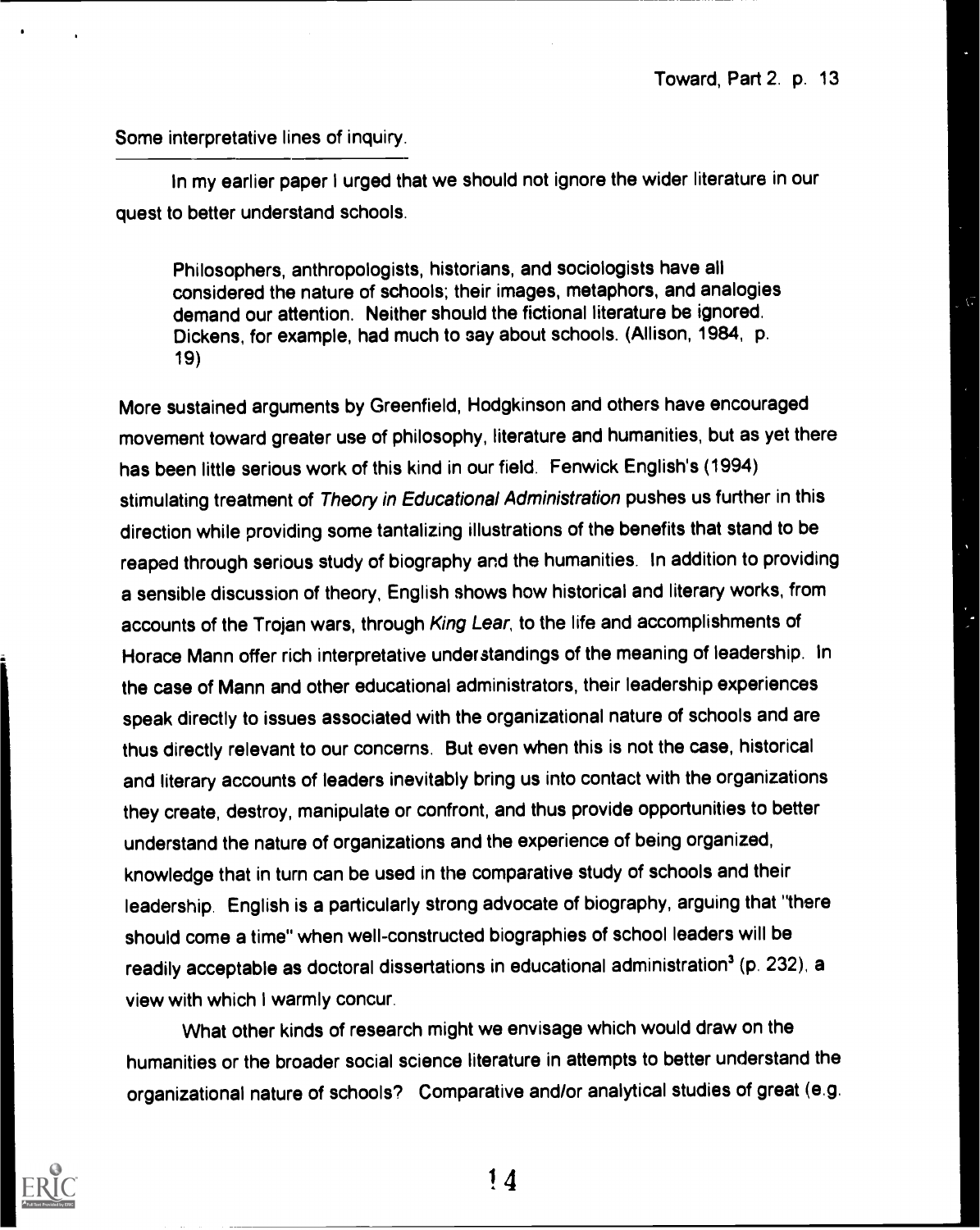Sturm's original Gymnasium) and/or insignificant (e.g. Dotheboys Hall) could be useful starting points, as could analytical and comparative studies of past and present textbooks on school management and organization (English [1994, pp. 103-110] offers some good leads here). Then there is the rich literature (and other media), biographical, anecdotal and fictional, dealing with experiences of schooling from the multiple perspectives of students, teachers, managers, parents and observers, all of which awaits more thorough investigation, analysis and interpretation. There are also substantial archival resources relating to school establishment, organization and administration awaiting serious attention: what, for example, might the archives of long established cities such as New York, Toronto, Madrid or even Cleveland tell us about relatively invariant and more volatile views and principles relating to the organization and operation of schools; and what about the archives of long enduring organizations with strong educational interests, such as the Roman Catholic Church, and more specifically the Society of Jesus? And how about the scrupulously preserved records of debates in public legislatures? Or the newsworthy stories about scandals and crises in school management and governance preserved in the miles of microfilm archived over the past century or so?

Then there are more specialized bodies of academic literature which have addressed, directly or in passing, cross-cultural or cross-temporal instances of schooling, schools and their organization. Aries' (1963) Centuries of Childhood springs to mind as one instance, as does Mayer's (1963) chronicle of more contemporary variety and consistency in schooling. Such works, and the sources on which they draw, offer rich pastures in which students of the organizational nature of schools may browse and inquire. Then there are the more sharply focused studies of the development, creation and variety of schools and their culturally and historically determined organization provided by sociologists such as Archer (1979) and historians such as Gidney and Millar (1990) and Tyack and his associates (e.g. Tyack, 1974; Tyack, Lowe & Hansot, 1984), all of which provide potentially rich points of departure in probing commonalities and contrasts in the manner in which schools are and have been organized and operated. These instances by no means exhaust the available possibilities, and could be considered quite pedestrian when juxtaposed against projects such as the thematic analysis of schools and schooling as presented in art or

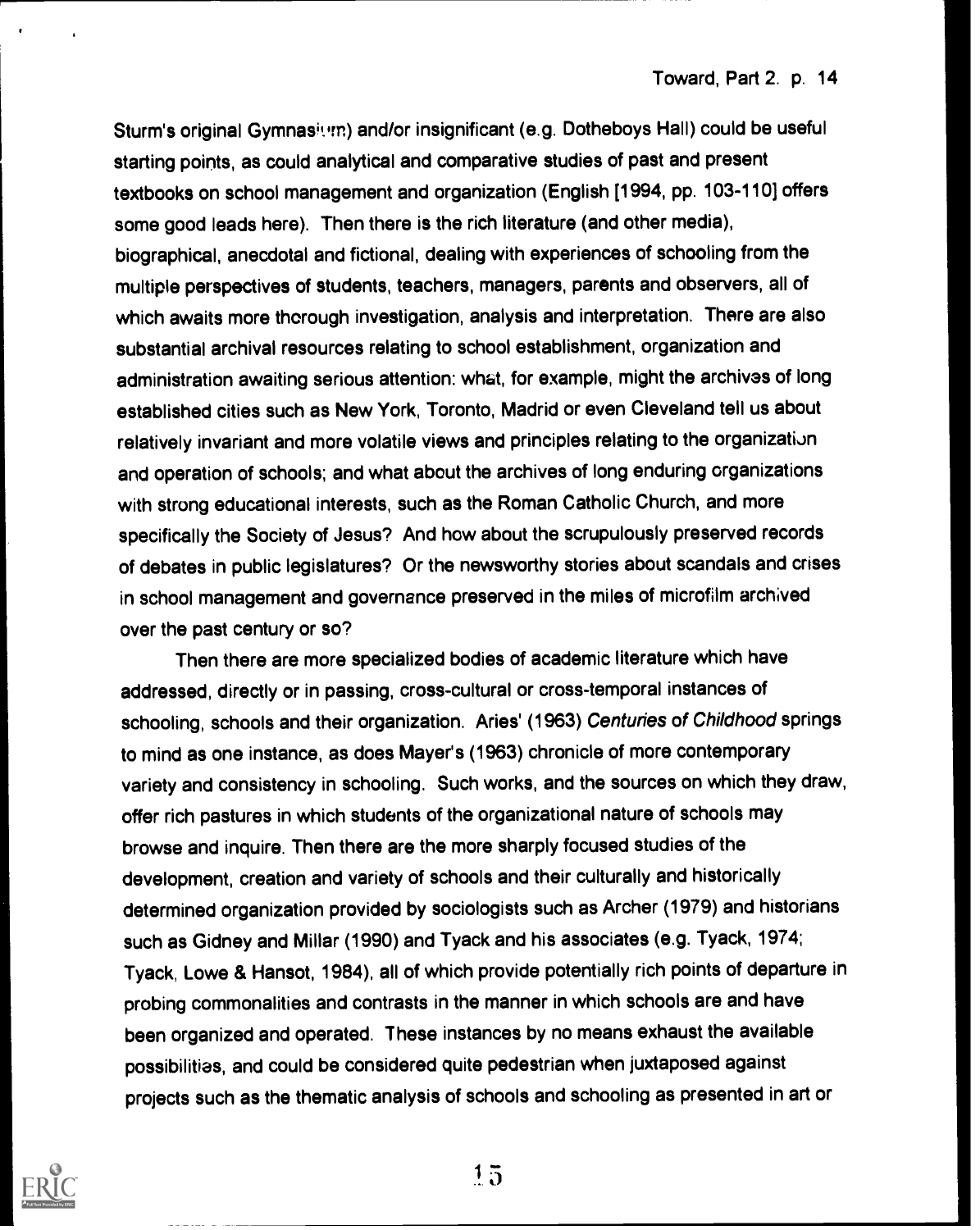science fiction, both of which I would want to argue offer the prospect of useful insights into schools, and the possibility of assisting in the development of good theories about their organizational nature.

In addition to such essentially historical and biographical lines of inquiry there is a continuing need for interpretative and reflective case studies of school life. This is by no means a neglected line of inquiry and we are blessed with a range of existing studies of this kind, from Waller's (1932/1961) early reflections to the contemporary studies of Cusick (e.g. 1973 & 1987) and others. Even so, we need a continuing flow of such studies if we are to best capture and benefit from the theory informing power of this form of inquiry, with successive studies building on, integrating, and challenging previous insights. To better advance our particular interests in probing the organizational nature of schools there is also a need for observational and case studies which centre on theoretically strategic aspects and elements of schools. The enduring problems of order and authority are one such area, as are the perennial problems of change, the process of curriculum construction and forms of ceremony and ritual. One potentially rich approach here would be to document and seek interpretative accounts of administrative and organizational failures. In addition to their potential heuristic value to the profession, gaining a clearer understanding of how plans, people and their aspirations go awry--or are perceived to do so from different perspectives--should assist in casting features associated with success (whether understood in terms of transformation or maintaining stability) into sharper relief.

#### Comparative analysis

As argued earlier, one of the key reasons for wanting to study the organizational nature of schools is that they may turn out to be sufficiently different from other organizations as to warrant special theoretical treatment. Interpretative studies of the kind sketched above will provide rich descriptive and theoretical accounts which will help in identifying commonalities across schools, isolating points of potential difference, and generally assessing the theoretical implications. Studies which seek to directly compare life within schools and other organizations will also be of obvious value here. The current literature points to some of the specific organizational contrasts which need

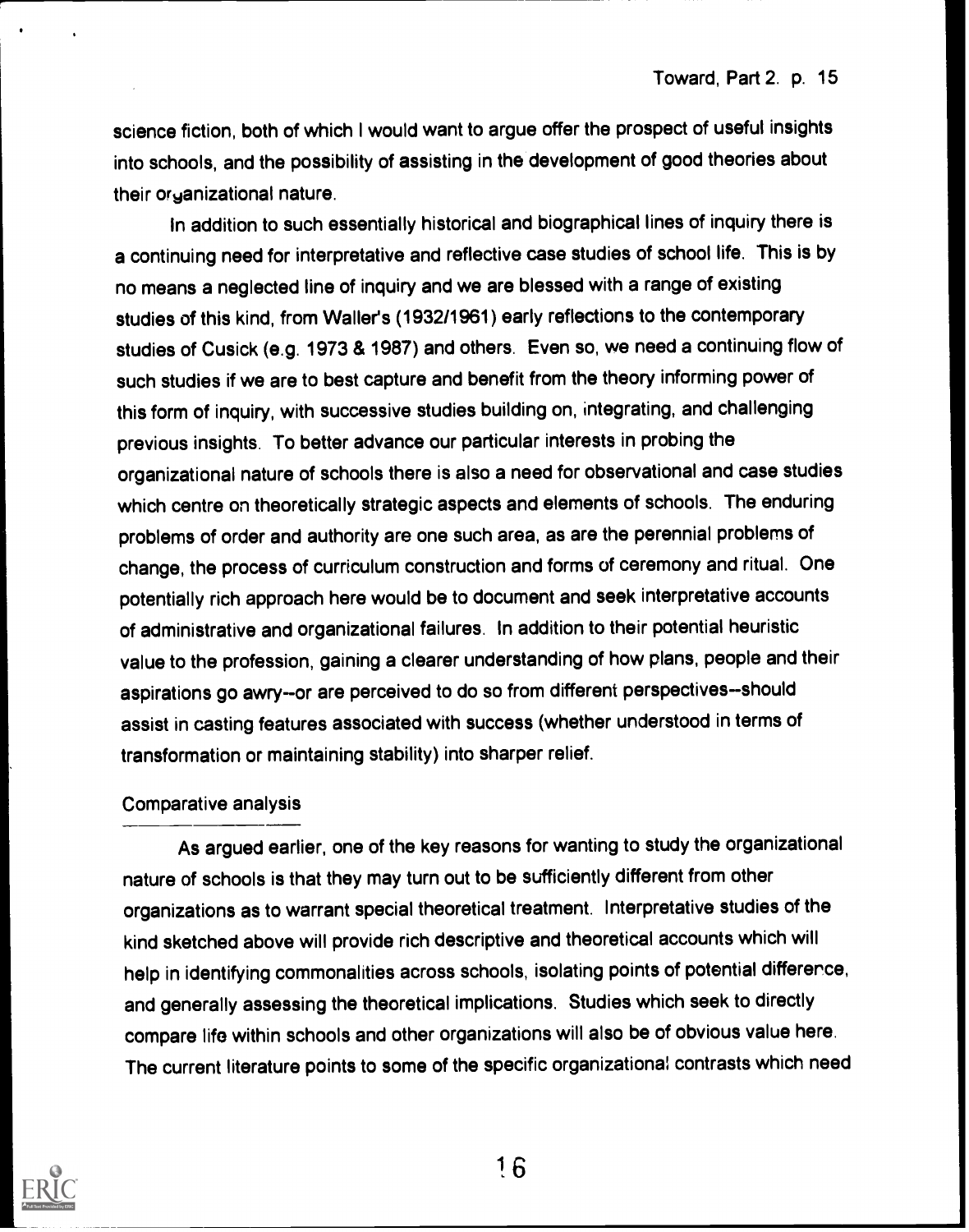Toward, Part 2. p. 16

attention, either through interpretative inquiry, through retrospective analyses of the results of such work, or other forms of inquiry.

The characteristics of schools which are most frequently cited as differentiating them from other organizations are the presence of problematical and ambiguous goals, an indeterminate core technology, a reliance on professional or semi-professional staff with the concomitant autonomy this bestows, and fluid participation, with members entering and leaving rapidly and unpredictably (e.g. Murphy & Hallinger, 1984; Gamoran & Dreeben, 1986). As noted in my earlier paper, however, these features are among those used by Hasenfeld and English (1974) to designate the entire class of human service organizations [HSOs], which includes hospitals, prisons, welfare agencies, police departments and other organizations as well as schools. Hasenfeld and English even go one step further than much of the literature by identifying three other features shared by HSOs, namely: their core activities depend on staff-client interaction, they lack reliable and valid measures of effectiveness, and the "raw materials" processed by HSOs are human beings.

Schools would appear to exhibit the full set of HSO characteristics, but this does not help with the broader theoretical question, for by definition they share these characteristics with other HSOs. This is, nonetheless, a step forward for there is much to be gained from studying and theorizing about the nature, variety and meaning of these shared characteristics and the implications they bear for organizational theory and administrative practice. It is also salutary to note that HSOs appear to increase in number, size, variety and importance as societies move through the developmental continuum from pre to post industrialism. Indeed, given the current size and the projected growth of the human service sector in so-called advanced societies, organizational theorists might be well advised to shift at least some of their attention from the business, commercial and military organizations which have long been the main focus of interest to facilitate more sustained study of HSOs.

As well as seeking to better understand how schools are similar to and different from banks, factories and gypsum mines, therefore, we also need to pay specific attention to similarities and differences between schools and different kinds of HSOs. Many of the questions we will want to ask will require the sensible use of the scientific approach. Just how problematical and ambiguous are the goals of schools, hospitals,



1. 7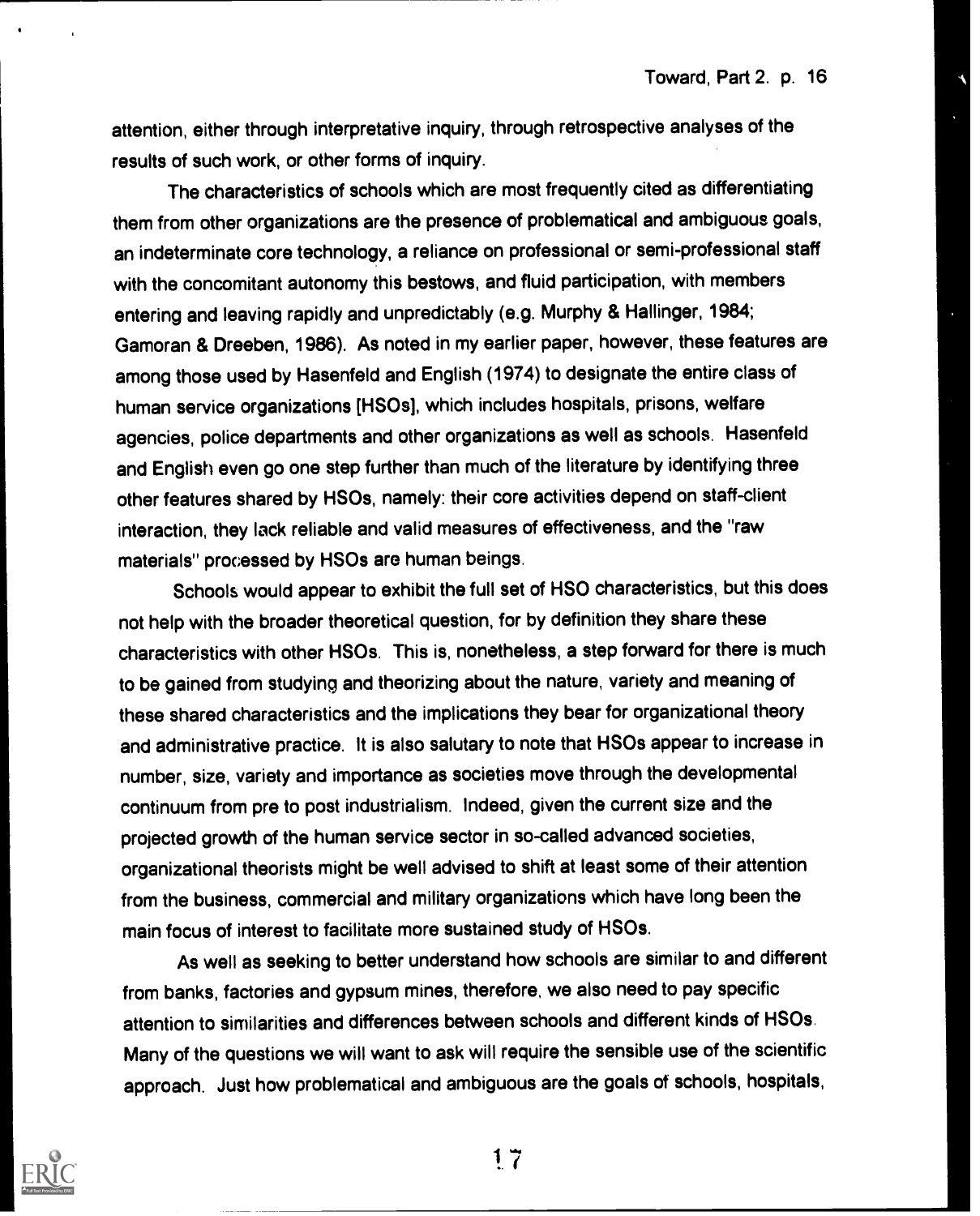welfare agencies, banks or gypsum mines? And just how fluid is member participation in such organizations? And what are the ratios of professional, semi-professional and other employees across an appropriate spectrum of organizations? There are obviously problems to be overcome in clarifying the central concepts in these and similar questions and in developing or finding appropriate measures or other pertinent data sources, but these are not insuperable impediments. Providing we remain aware of and critical about the limitations of whatever data we choose to collect in investigating such questions, sensible analysis of such data can obviously move us forward.

In designing studies of this kind--and indeed in all of our work into the organizational nature of schools--we need to be clear about what we mean by the term, and thus what actual organizations will qualify for study as schools. The problem here is that many of purportedly distinctive features of schools are shared, although in some cases somewhat fuzzily, with a potentially very broad and otherwise divorse set of social phenomena, ranging from universities, through military boot camps, to girl-scout troops. Because of this I suggest that we explicitly delimit the term "school" to mean only child and youth enrolling organizations directly or indirectly regulated by state legislation which imposes compulsory educational obligations on residents within a defined age group, and provides formally free access to schools as a means of satisfying those obligations. Expressed more directly, this would restrict attention to schools within what is commonly recognized as the K-12 grade range in North America, and what are known as the primary and secondary levels or cycles more globally. In the North American and European contexts, this delimitation tends to focus attention on publicly funded and governed schools, but private schools in the K-12 spectrum are not excluded as they are also typically regulated, either directly or indirectly, by state authorities, and they normally provide an accepted way for parents and children to satisfy legislated educational obligations. This delimitation conforms to common practice in the literature, although it is not always explicitly stated. It is nonetheless important to be clear about the empirical limits of the subject of discussion, first to avoid confusion with other organizations which are designated as schools, such as schools of engineering or business at the tertiary level, and second to throw key distinguishing characteristics into sharper relief.

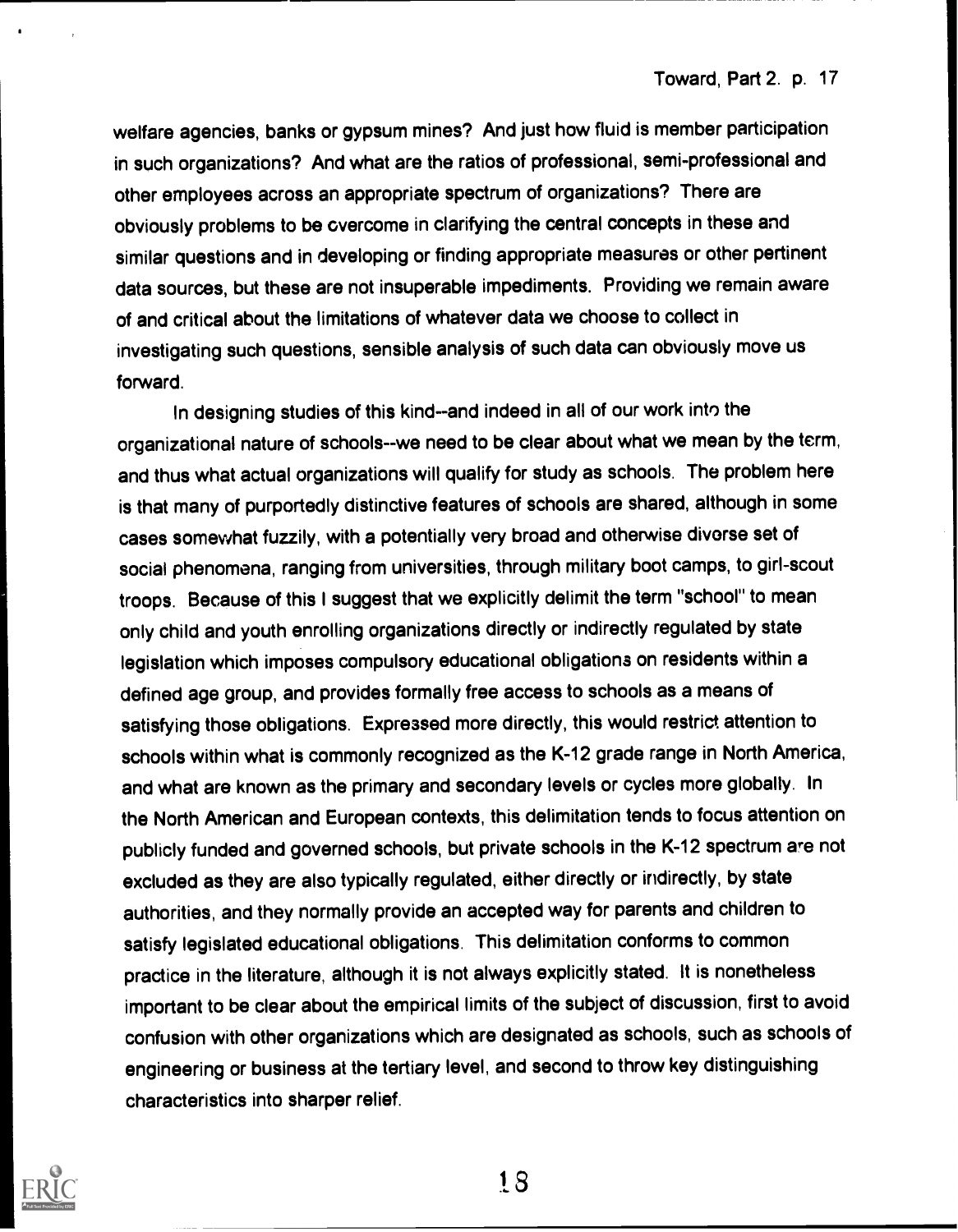Adopting an explicit delimitation such as that suggested here raises questions about the analytical status of administrative superstructures at district (or regional), state (provincial), and national levels. The organization and effects of administrative and governance external to schools themselves can obviously not be ignored, but, as will be pursued in a little more detail below, we have observational, research and theoretical grounds for thinking that such superstructures have more tenuous links to and control over schools than is often assumed. This suggests that while we need to pay attention to organizational superstructures, it is schools themselves that are the key analytical units. This view appears to be supported by both the variety and vulnerability of external administrative and governance structures. As demonstrated by recent policy shifts in New Zealand, the United Kingdom and some North American jurisdictions, the alignment and functions of superordinate administrative systems can be rapidly restructured. But schools, the fundamental functional units, seem to endure relatively unchanged. This is not, of course, to deny that individual schools can also be closed (or opened) on short notice: the point is that schools seem far more durable than their administrative superstructures, school survival being primarily dependent on demographic factors, rather than political fashions. Barring social or economic collapse, the imperative need to provide education and custodial care for the young citizens of contemporary states ensures the continued existence of schools, but carries no warrant for the durability of superordinate administrative structures, which can be dismantled or restructured at will.

#### Loose coupling.

When considering how schools<sup>4</sup> are distinguished from other organizations reference is often made to an inherent structural looseness that makes administrative control problematic (Bidwell, 1965). Current interest in this line of inquiry was promoted by Weick's (1976) seminal conceptual analysis of educational organizations as loosely coupled systems and recently reviewed and critically elaborated by Orton & Weick (1990). But once again, it turns out that loose coupling is by no means unique to or distinctive of schools, especially when delimited to child-enrolling schools as suggested above. As indicated by the title of Weick's influential article and foreshadowed in Cohen March and Olsen's (1972) treatment of organized anarchy and

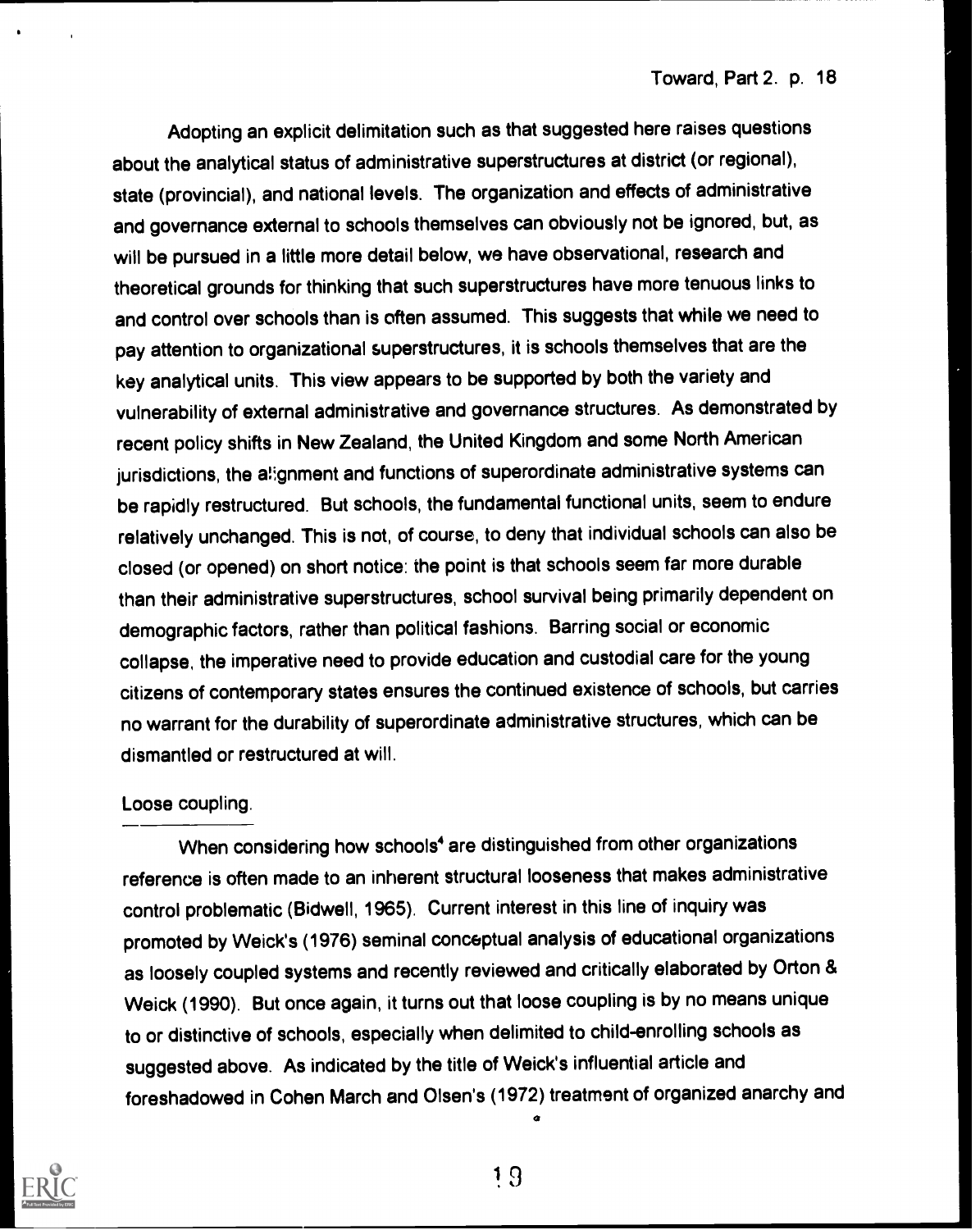of educational organizations in general, particularly universities, rather than just child-enrolling schools. More to the point, the loose coupling property has been applied to a wide range of decidedly non-school-like or non-HSO organizations, ranging from sports teems (Keidel, 1984), to steel works (Hedberg, 1984) and space stations (Schoonhoven, 1986).

Diffusion of the loose coupiing construct across the broader field of organizational studies weakens its value as a distinctive and distinguishing characteristic of schools, but strengthens its theoretical and analytical power. Indeed, Orton and Weick (1991) argue that using the construct to simply categorize organizations or sub-systems and elements as being more or less loosely or tightly coupled misses the theoretical point and, in effect, trivializes analysis. The power of the loose coupling image, they argue, resides in a dialectical interpretation which allows for a simultaneous contemplation of apparently contradictory logical imperatives in theories of organization, such as rationality and indeterminacy, connection and autonomy, responsiveness and distinctiveness. Concentrating on dialectical interpretations will, in their view, foster richer conceptions of organizations and direct attention to the description and analysis of dynamic processes. This is a powerful insight which needs to be exploited in future work.

#### **Technology**

The dialectic interpretation of the loose coupling concept could be of great help in seeking to better understand the technology of schools and schooling, an aspect of the organizational nature of schools that has been seriously neglected. The term technology is being used here, of course, in its organizational theory sense to denote the characteristic way in which work is done and value added in organizations. As pointed out by Orton and Weick (1990, p. 204) the notion of loose coupling traces its intellectual heritage to Thompson's (1967) theory of technical rationality in which the technical core of organizations is seen as being sealed off from environmental influences (proposition 2.1, p. 19) so as to increase determinacy, while the managerial and institutional level are characterized by increasing openness and flexibility in order respond to uncertainties in the task environment. This theory helps account for Parson's (1960) original observation regarding the existence of qualitative breaks in



 $\overline{20}$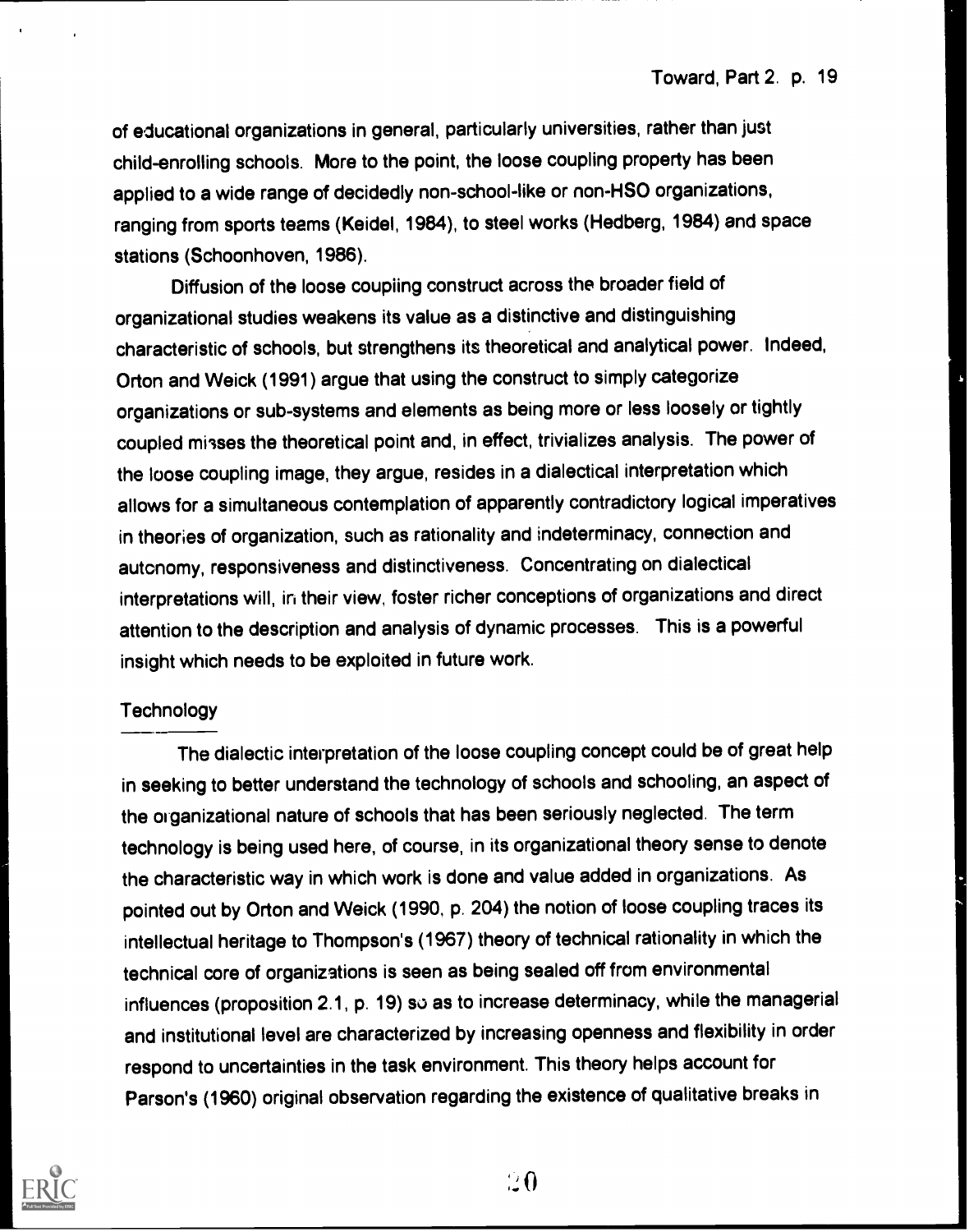authority at the articulation points between technical, managerial and institutional sub-systems, and foreshadows the loose coupling dialectic.

How do these and related theories apply to schools? How might we extend or adapt this framework to better account for their organizational nature? Within school as delimited and defined above the core technology would oby busiy appear to be located in classrooms. What are the mechanisms and means by which classroom instruction is sealed off from environmental uncertainties, and what are the experienced meanings associated with this process? And how are uncertainty and indeterminacy reduced and controlled in classrooms and through the process of classroom teaching? To make progress with these and related questions I suspect we will need seek or build more complete and insightful conceptual models of classroom instruction than those currently available in our literature.

One of the conceptual problems that will need to be resolved in attempting this is what I termed in the earlier paper the uncertain organizational status of pupils. As implied in the Hasenfeld and English account of Human Service Organizations and reflected broadly in the literature, organizational analysis encourages us to view pupils as "raw materials" processed by the organization. Such a view may be theoretically useful when analyzing some aspects of the socialization technology of schools as this operates through impersonal conventions, rules, rites and disciplinary procedures, but it seems less appropriate with regard to the problems and process of instructional technology which would appear to demand a greater recognition of individual identity and participation. The only other sensible way to view pupils is to treat them as organizational members, but this then raises the question of their status and function role: should we view them as clients, "inmates", partners or what?

Drawing on an earlier attempt at resolving this problem (Allison, 1980), I suggest there is much to be gained by granting pupils a similar organizational membership status to that held by workers in other formal organizations. This carries with it some potentially profound implications, one of the most important being that it elevates teachers from the position of worker to an organizational status akin to that of first line supervisors such as, forepersons, office managers or team leaders. It also suggests a theory of the core technology of classroom instruction in which knowledge becomes the raw material worked on by the pupils under the direction and supervision of teachers.

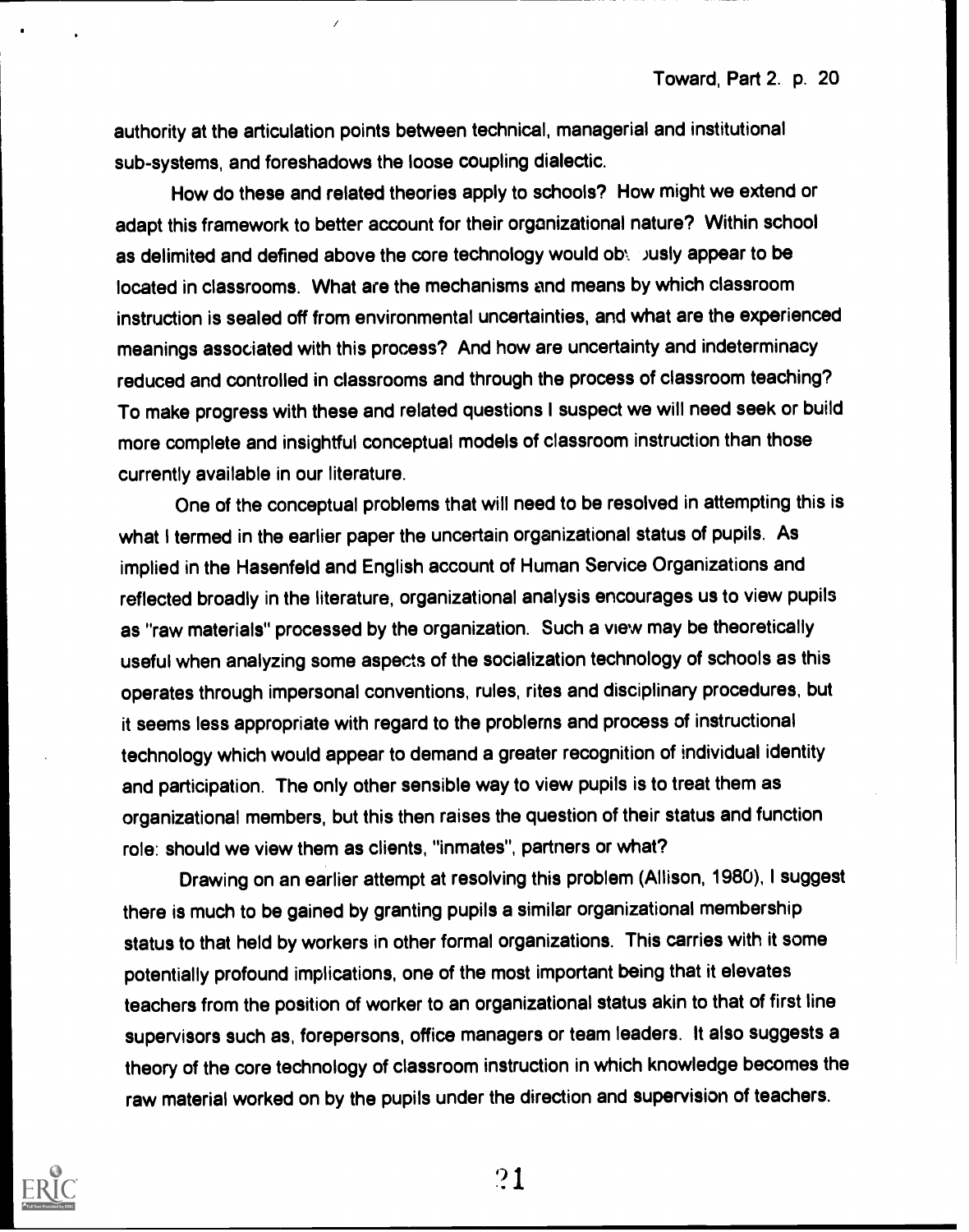Not only does such a view provide the basis for a sensible account of how the instructional function of schools is accomplished it has the added advantage of reflecting conventional discourse about the nature of the work which pupils do and are expected to do in schools. The pupils' task of learning prescribed knowledge and skill is ultimately accomplished individually, but various forms of group or class activities are typically used to reduce uncertainty regarding what is to be learnt and to establish appropriate indicators of success. The expertise of teachers in selecting, "batching", presenting, sequencing and reinforcing learning tasks also appears as a important variable.

Christopher Hum's (1985) discussion of schools as work organizations offers some intriguing extensions and corollaries to this view (see also Corwin and Borman, 1988). He notes, for example, that grades awarded to students have a functional equivalency to wages--currency which is exchangeable for parental and peer approval, and more significantly for potential entry to further education or employment (p. 254). He also notes that "...many students probably find at least part of their school work to be as hard, arduous, and monotonous as adults find work in most offices and factories" (Hum, p. 255). But there are also interesting differences:

school work is the process of continued acquisition of new skills rather than the constant repetition of skills that have been learned thoroughly and completely. Adult work, although with obvious exceptions, tends to be less demanding in this respect. Secretaries, salespeople, and physicians may learn new skills on the job, but most of their work consists of applying knowledge and techniques that were acquired years ago to predominantly routine tasks. (p. 255)

So too, it would appear, with teachers, which makes for another interesting loose coupling dialectic between repetitious regularity for teachers and challenging progression for students. A final comment from Hum points to a potential topic for empirical investigation: "if we constructed an hypothetical index of the frequency with which workers can receive commands, school work would rank close to the top,..(p. 256). Intuitively we would also expect to find a negative correlation between such an index and grade level, and possibly a positive relationship between the socio-economic status of students, or possibly the efficacy of school organization or ethos.

Building and refining theories about the technology of classroom teaching is crucial in our quest to better understand the organizational nature of schools, but as

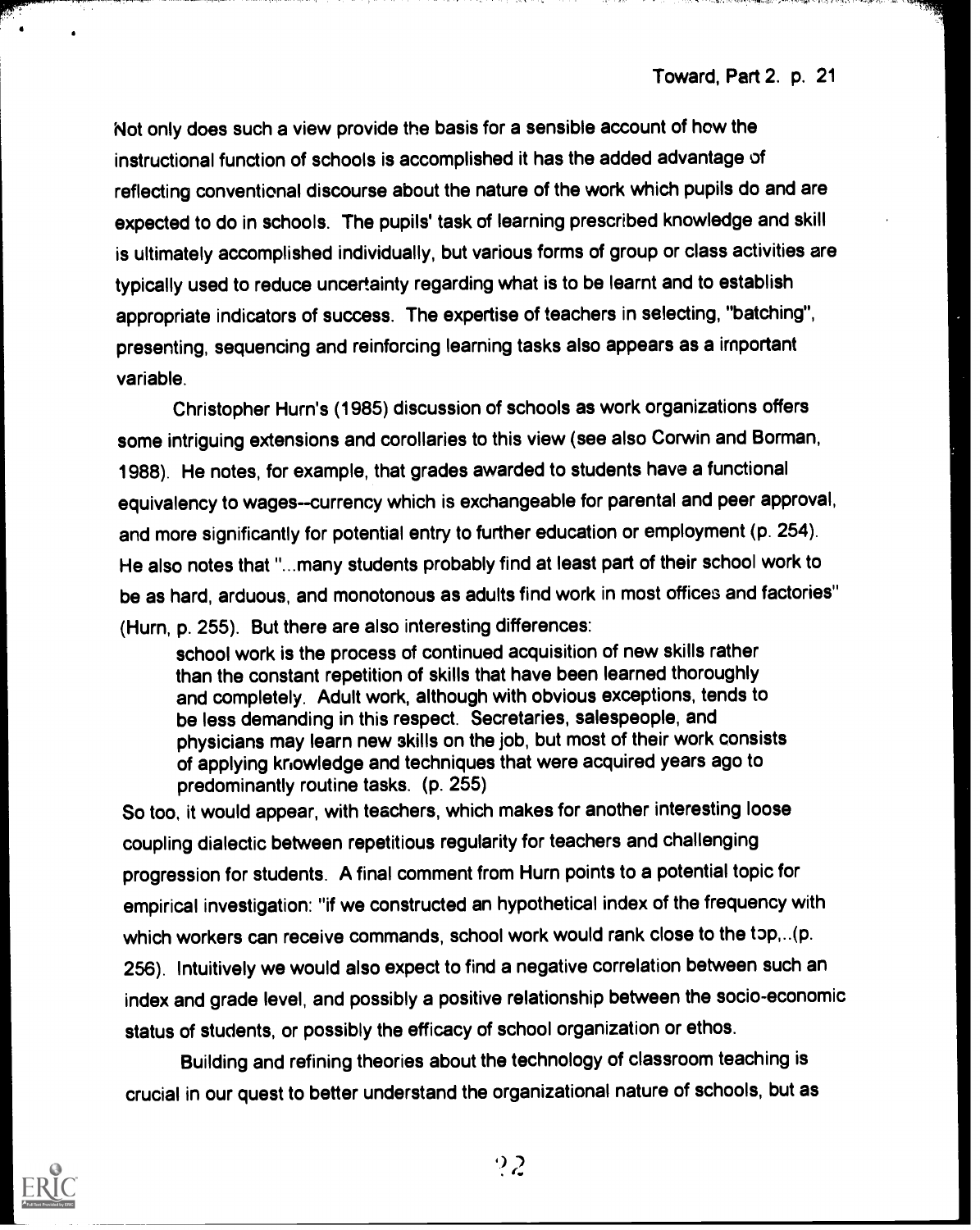hinted above we may also need to consider whether or not schools embody a parallel technology related their socialization function. The problem of maintaining order is common to all organizations, but looms particularly large in schools where, as in prisons, it serves formative as well as functional ends. In attempting to discharge their mandate of instilling approved social behaviours, attitudes, and values in their pupils, schools must typically establish and police school-wide as well as classroom specific standards and expectations, and this can easily create another source of dialectical tension. The ways in which schools characteristically go about this task is another area that might be usefully probed through technology theories.

The situation becomes even more complex when we move to the managerial and institutional levels, for there are reasons to think that additional upwardly nested technologies are present in state regulated schooling systems. It is typically the case that the officially prescribed curriculum in modern states extends across several distinct types of schools and provides sequential, hierarchically branching paths along which potential graduates can pass. In the North American tyoe case, for example, pupils will normally pass through elementary, junior high and senior high schools with various forms of curricular specialization being evident at the high school level and perhaps earlier. Within this broader system individual schools become sub-assemblies through which the flow of pupils must be monitored, co-ordinated and controlled, processes which would appear to be embedded in a long-linked technology dispersed across school districts and co-ordinated by state-level organs. Specific decisions regarding the placement, routing, and progress of individual students through the official curriculum may typically be made within schools, but they will normally be made within the rules and options prescribed by the official curriculum and accompanying regulations, which may, for example, establish expectations for the accommodation of exceptional children or prescribe formal progression requirements of various kinds. In the theory being advanced here, the official curriculum and its accompanying rules constitutes a technology of state schooling, the technical core of the system being located in district and state agencies, the workers being the educational administrators who apply, interpret, monitor, and enforce the relevant rules.

This view readily accommodates Meyer and Rowans' (1978)<sup>5</sup> discussion of logic-of-confidence and ritual classification mechanisms in modern state schooling



?3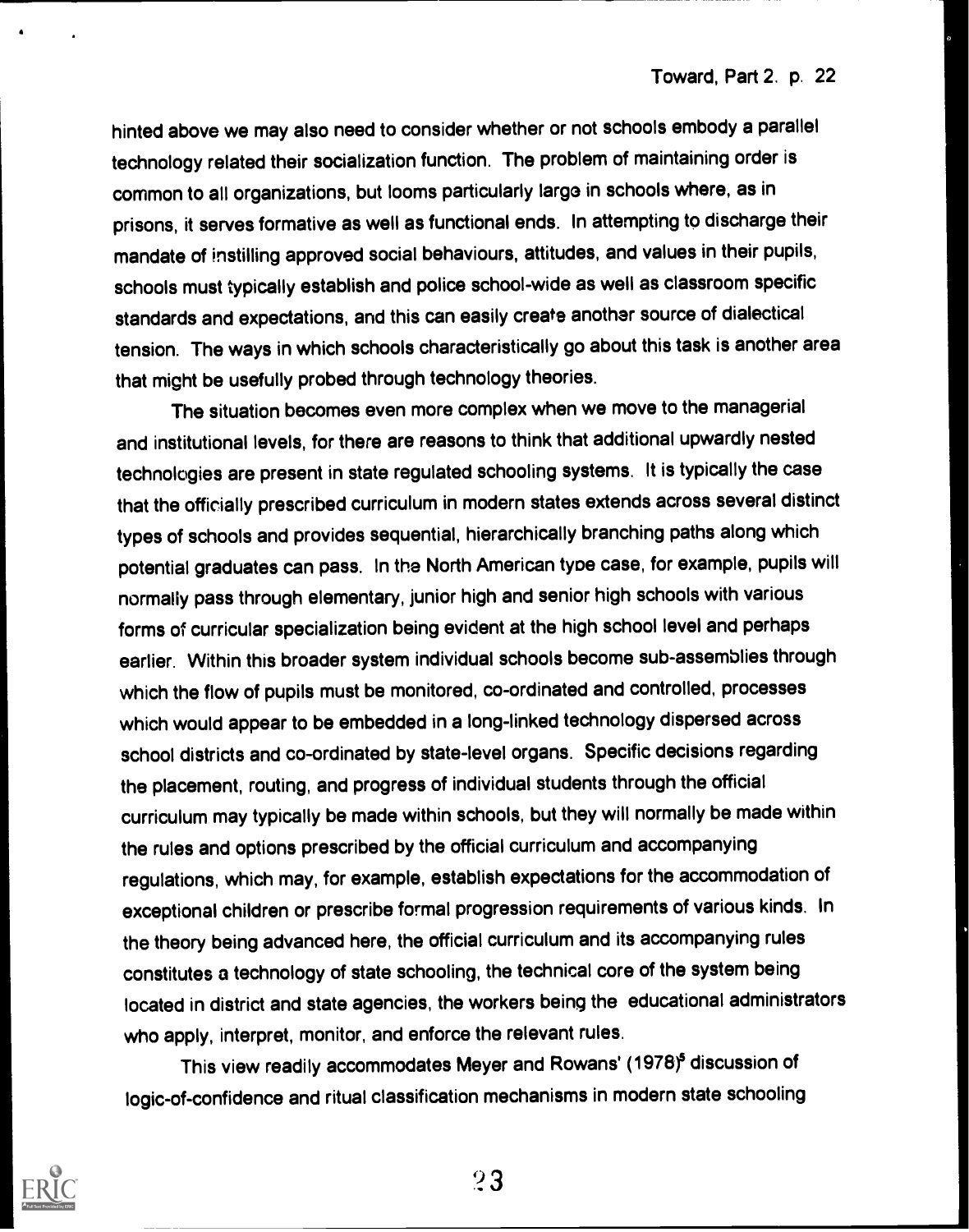systems. The Meyer and Rowan formulation explains the observed lack of effective control by district and state bureaucracies over the everyday operation of schools by positing an imperetive need for (US) schools and school systems to maintain public confidence in the system of ritual classification which justifies the continued existence of schools in their current form and legitimates the sorting and credentialing of graduates, and thus their life chances. "By decoupling formal structures from activities", they argue, "uncertainty about the effectiveness of the ritual categories is reduced" (p. 89). If the process of ritual classification is treated as the central technical function of regional and state level administrative organs--the long-linked technology that constitutes the technical core for the administration of public schooling--then we can both reduce the emphasis given to myth and ritual in the Meyer and Rowan account and entertain potentially stronger theories about the apparent absence of effective control over schools, and especially the technology of classroom teaching. Under Thompson's theory of technical rationality the process of ritual classification can be treated as a rational response by state and local administrative agencies to pressures for the development of improved curriculum and operational rules, with the need to reduce uncertainty in the application of these rules leading to a logical preoccupation with their administration and the development of mechanisms which seal them off from environmental disturbances. Under such circumstances, the possibility of responsive links between formally superordinate administrative agencies and the process of classroom instruction becomes even more remote than envisaged by Meyer and Rowan. Not only does the technical core of schools seal off teachers and pupils from environmental disturbances in the task environment of schools, operations in the technical core of district offices serve to seal off administrators from disturbances in their task environment, including those which may emanate from schools and classrooms. Rather than viewing schools and their constituent classrooms as formally subordinated units integrated into the organizational hierarchy of school districts, therefore, this dual technology view suggests they might be better viewed as potential sources of disruption within the task environments of district and state administrative agencies.

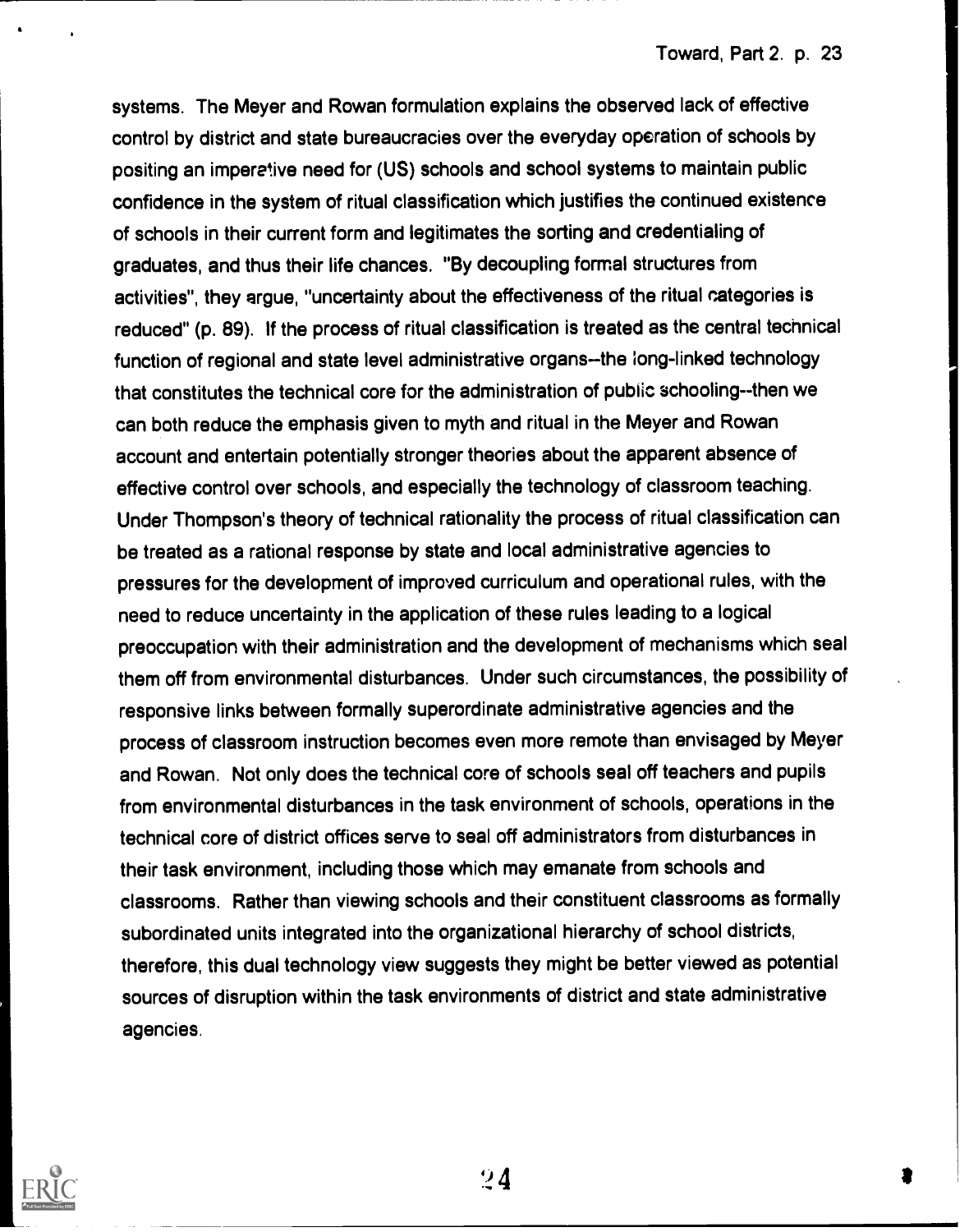#### **CONCLUSION**

I ended my earlier paper on this topic with a quote from Thom Greenfield. This time around I will draw from what ten years ago would have been seen as the opposite camp. In 1958 Andrew Halpin's introductory chapter to Administrative Theory in Education opened with the following sentence: "Our purpose is to communicate with each other in an endeavor to develop useful theory in educational administration" (p. 1). For the purposes of this symposium we can add ... "through a sustained attempt to develop an interpretative explanation of schools". Providing we do not lose sight of the ultimate interdependence of cultural interpretation and scientific explanation, and providing we recognize the inherent fallibility of our best theories, then Halpin's words can continue to guide our efforts.

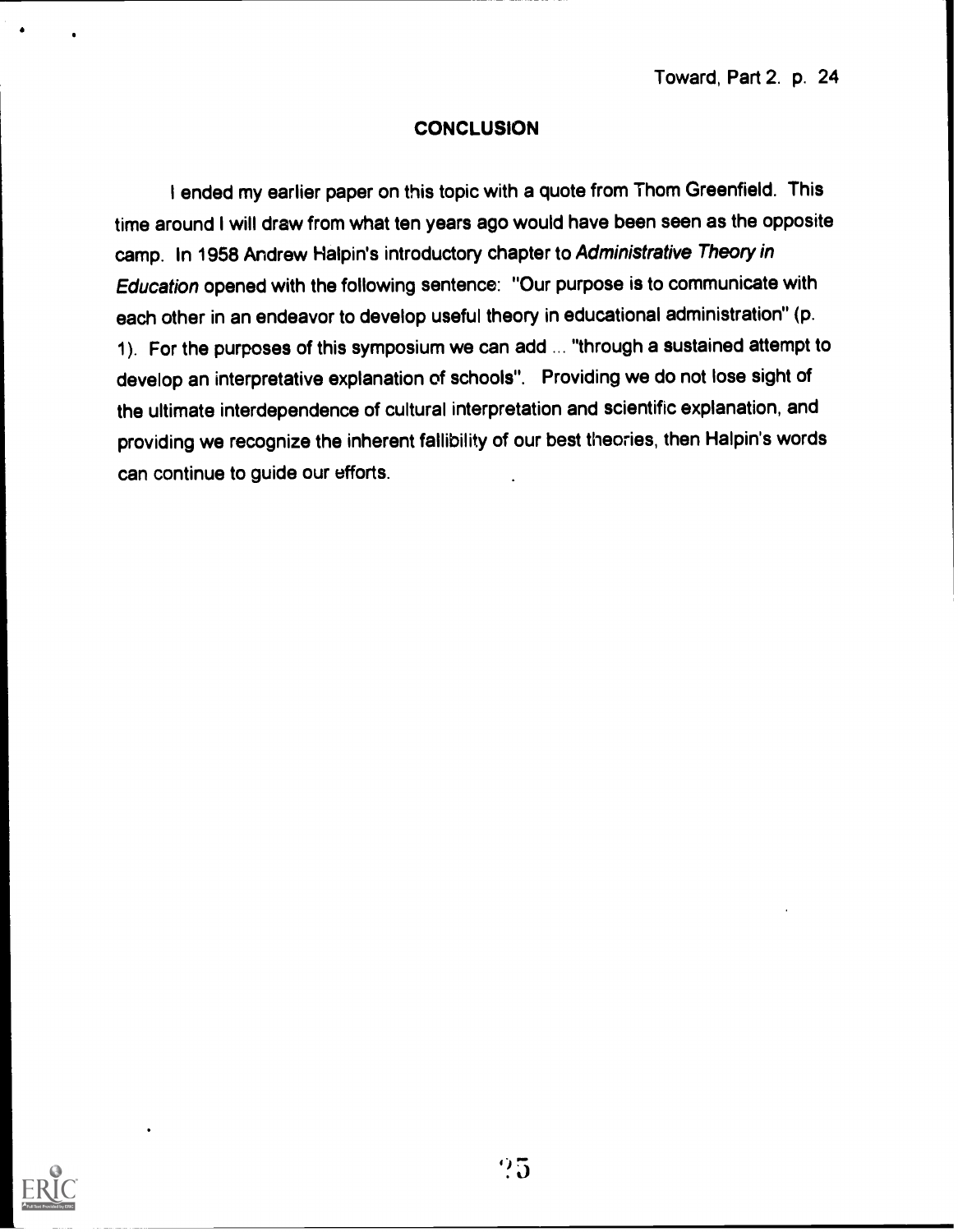#### REFERENCES

- Allison, D. J. (1983). Toward an improved understanding of the organizational nature of schools. Educational Administration Quarterly, 19, 7-34.
- Allison, D. J. (1980). An analysis of the congruency between a model of public schools and Max Weber's model of bureaucracy. Unpublished Ph.D. dissertation, University of Alberta.

Archer, M. S. (1979). Social origins of educational systems. London: Sage.

Aries, P. (1963). Centuries of childhood. New York: Knopf.

- Bidwell, C. E. (1965). The school as a formal organization. In J. G. March (Ed.), Handbook of organizations, (pp. 972-1018). Chicago: Rand McNally.
- Cherryholmes, C. (1988). Power and criticism. New York: Teachers' College Press.
- Cohen, M. D., March, J. G., & Olsen, J. P. (1972). A garbage can model of organizational choice. Administrative Science Quarterly, 17, 1-25.

Corwin, R. G., & Borman, K. M. (1988). School as workplace: Structural constraints on administration. In Handbook of research on educational administration, N. Boyan (ed.), pp. 209-237: New York: Longman.

- Culbertson, J. A. (1988). A century's quest for knowledge. In Handbook of research on educational administration, N. Boyan (ed.), pp. 3-26: New York: Longman.
- Cusick, P. A. (1973). Inside high school: The student's world: New York: Holt, Rinehart and Winston.
- Cusick, P. A. (1987). Organizational culture and schools. Educational Administration Quarterly, 23, 3-17.
- Dallmayr, F. D. & McCarthy, T. A. (Eds.). (1977). Understanding and social inquiry. Notre Dame: University of Notre Dame Press.
- Dolmage, W. R. (1992). The quest for understanding in educational administration: A Habermasian perspective on the 'Griffiths-Greenfield debate"'. The Journal of Educational Thought, 26(2), 89-113.
- Ellett, F. (1994). Lexicon and selected/annotated bibliography: A brief guide through the thickets. Unpublished discussion notes, Division of Educational Policy Studies, The University of Western Ontario.

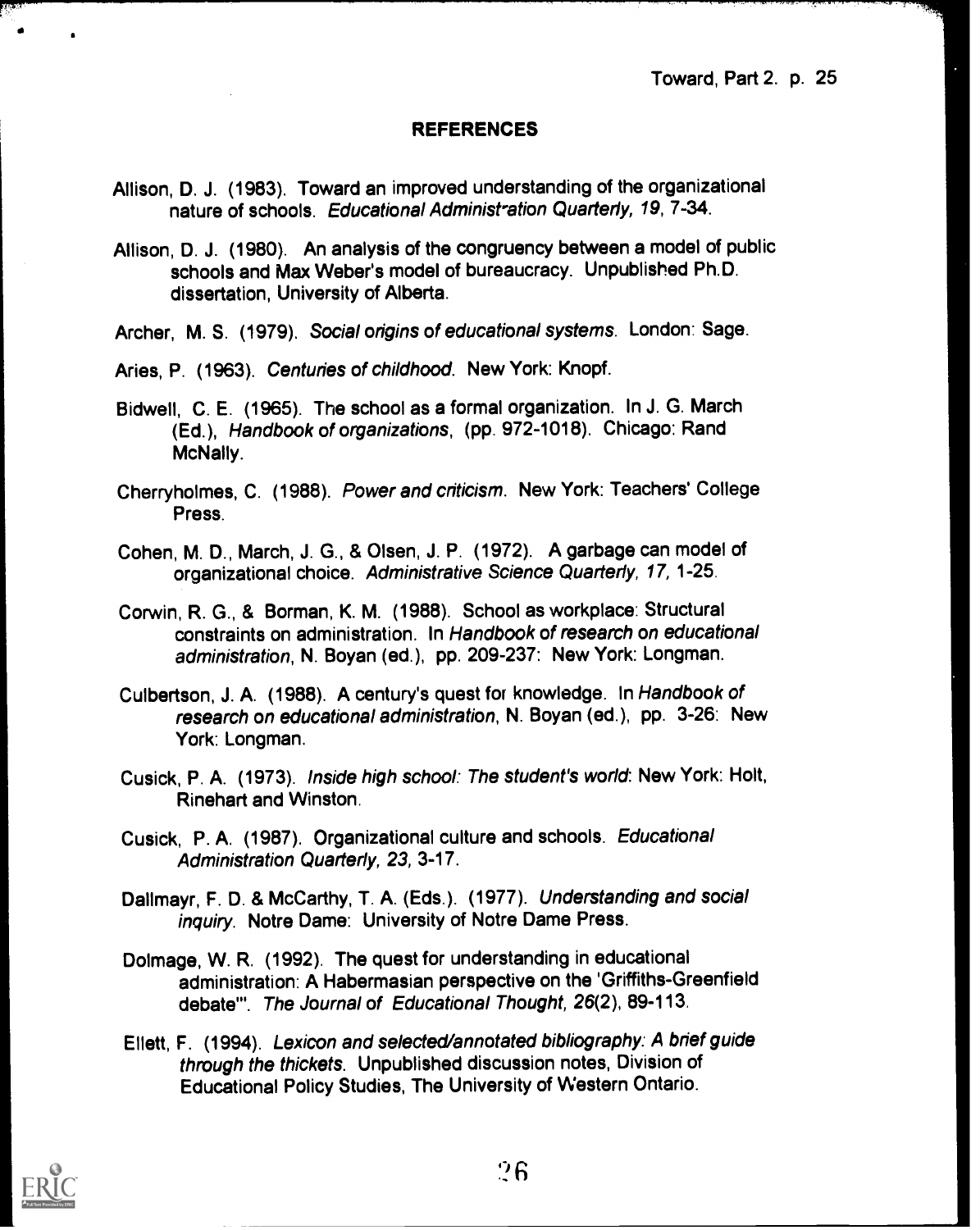- English, F. W. (1994). Theory in educational administration. New York: Harper and Collins.
- Gamoran, A., & Dreeban, R. (1986). Coupling and control in educational organizations. Administrative Science Quarterly, 31, 612-632.
- Gidney, R. D., & Millar, W. P. J. (1990). Inventing secondary education: The rise of the high school in nineteenth century Ontario. Montreal: McGill-Queen's University Press.
- Griffiths, D. E. (1977). The individual in organization: A theoretical perspective. Educational Administration Quarterly, 13(2), 1-18.
- Griffiths, D. E. (1988). Administrative theory. In Handbook of research on educational administration, N. Boyan (ed.), pp. 27-51: New York: Longman.
- Halpin, A. W. (1958). The development of theory in educational administration. In A. W. Halpin (Ed.), Administrative theory in education, (pp. 1-19). Chicago: Midwest Administration Center, University of Chicago.
- Hasenfeld, Y,. & English, R. A. (1975). Human service organizations: A conceptual overview. In Y. Hasenfeld & R. A. English, (Eds.) Human service organizations: A book of readings, (pp. 1-24). Ann Arbor: University of Michigan Press.
- Hedberg, B. (1984). Career dynamics in a steelworks of the future. Journal of Occupational Behavior, 5, 53-69.
- Hooker, C. A. (1987). A realistic theory of science. Albany, NY: SUNY Press.
- Hoy, W. K. & Miskel, C. G. (1991). Educational administration: Theory, research, and practice (4th. Edition). New York: McGraw-Hill.
- Hurn, C. J. (1985). The limits and possibilities of schooling: An introduction to the sociology of education (2nd. Ed.). Boston: Allyn and Bacon.
- Jarvie, I. C. (1970). Reply. In R. Borger & F. Cioffi, (eds.), Explanation in the behavioural sciences (pp. 260-269). London: Cambridge University Press.
- Keidel, R. W. (1984). Baseball, football and basketball: Models for business. Organizational Dynamics, 12(3), 4-18.
- Margolis, J. (1987). Science without unity: Reconciling the human and natural sciences. London: Basil Blackwell.

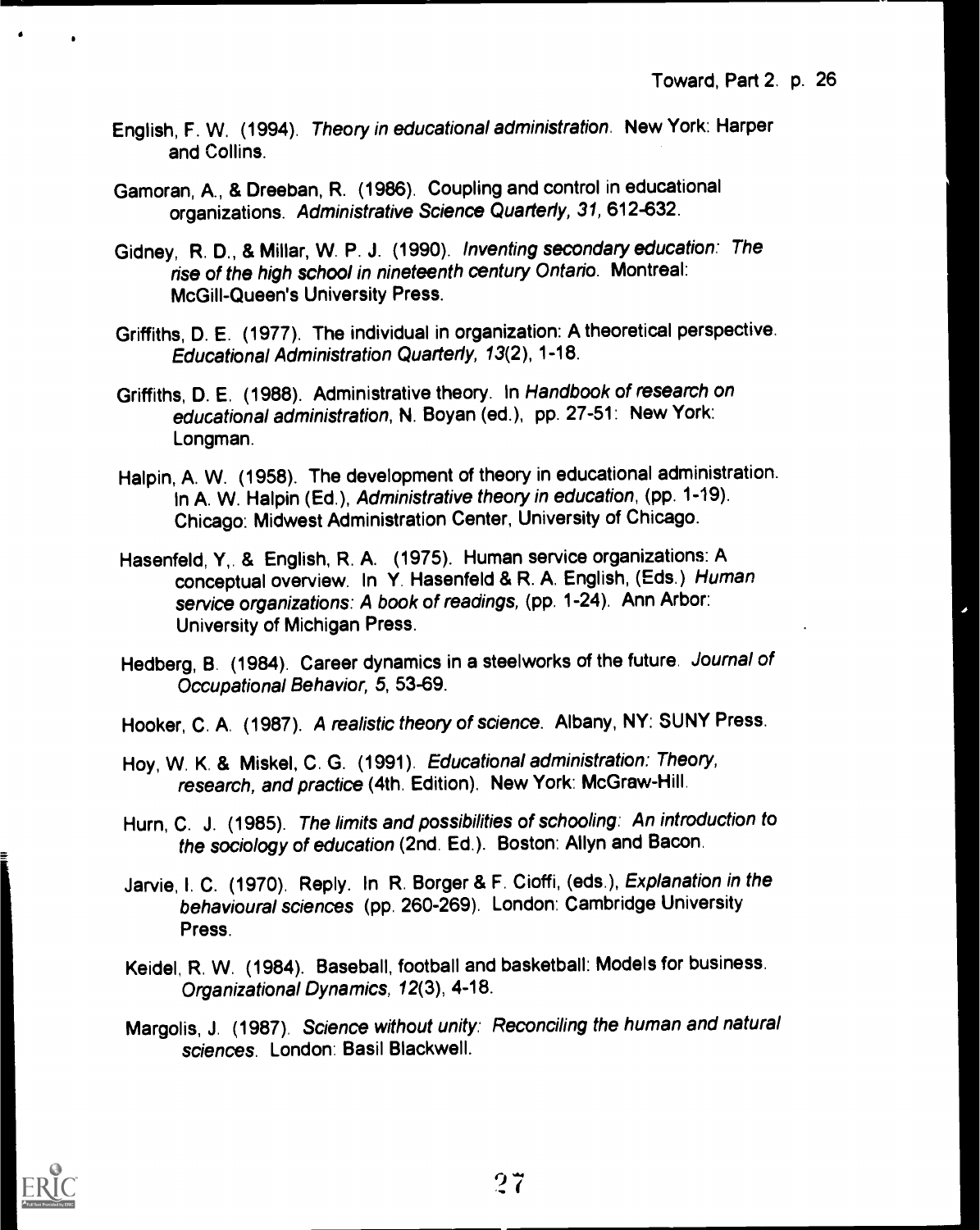Maxcy, S. J. (Ed.). (1994). Postmodern school leadership: Meeting the crisis in educational administration. Westport, CN: Praeger.

Mayer, M. (1963). The schools. Garden City, NY: Doubleday.

- Meyer, J. W., & Rowan, B. (1978). The structure of educational organizations. In M. W. Meyer et al., Environments and organizations: Ritual and rationality, (pp. 78-97). San Franciso: Jossey-Bass.
- Miron, L. F. (1991, Fall). The dialectics of school leadership: Post structural implications. Organizational Theory Dialogue, (AERA Organizational theory special interest group).
- Murphy, J. A., & Hallinger, P. (1984). Policy analysis at the local level: A framework for expanded investigation. Educational evaluation and policy analysis, 6, 5-13.
- Orton, J. D. & Weick, K. E. (1990). Loosely coupled systems: A reconceptualization. Academy of Management Review, 15, 203-223.
- Owens, R. G. (1987). Organizational behavior in education (3rd. Edition). Englewood Cliffs, NJ: Prentice Hall.
- Perrow, C. (1986). Complex organizations: A critical essay. New York: Random House.
- Popper, K. R. (1957). Objective knowledge: An evolutionary account. London: Oxford University Press.
- Scheurich, J. J. (1994). Social relativism: A postmodern epistemology for educational administration. In S. J. Maxcy (Ed.), Postmodern school leadership: Meeting the crisis in educational administration, (pp. 17-46). Westport, CN: Praeger.
- Schoonnoven, C. B. (1986). Sociotechnical considerations for the development of the space station: Autonomy and the human element in space. The Journal of Applied Behavioral Science, 22, 271-286.
- Thompson, J. D. (1967). Organizations in action: Social science bases of administrative theory. New York: McGraw-Hill.
- Tyack, D. B. (1974). The one best system: A history of American urban education. Cambridge, MA: Harvard University Press.
- Tyack, D., Lowe, R., & Hansot, E. (1984). Public schools in hard times: The great depression and recent years. Cambridge, MA: Harvard University Press.

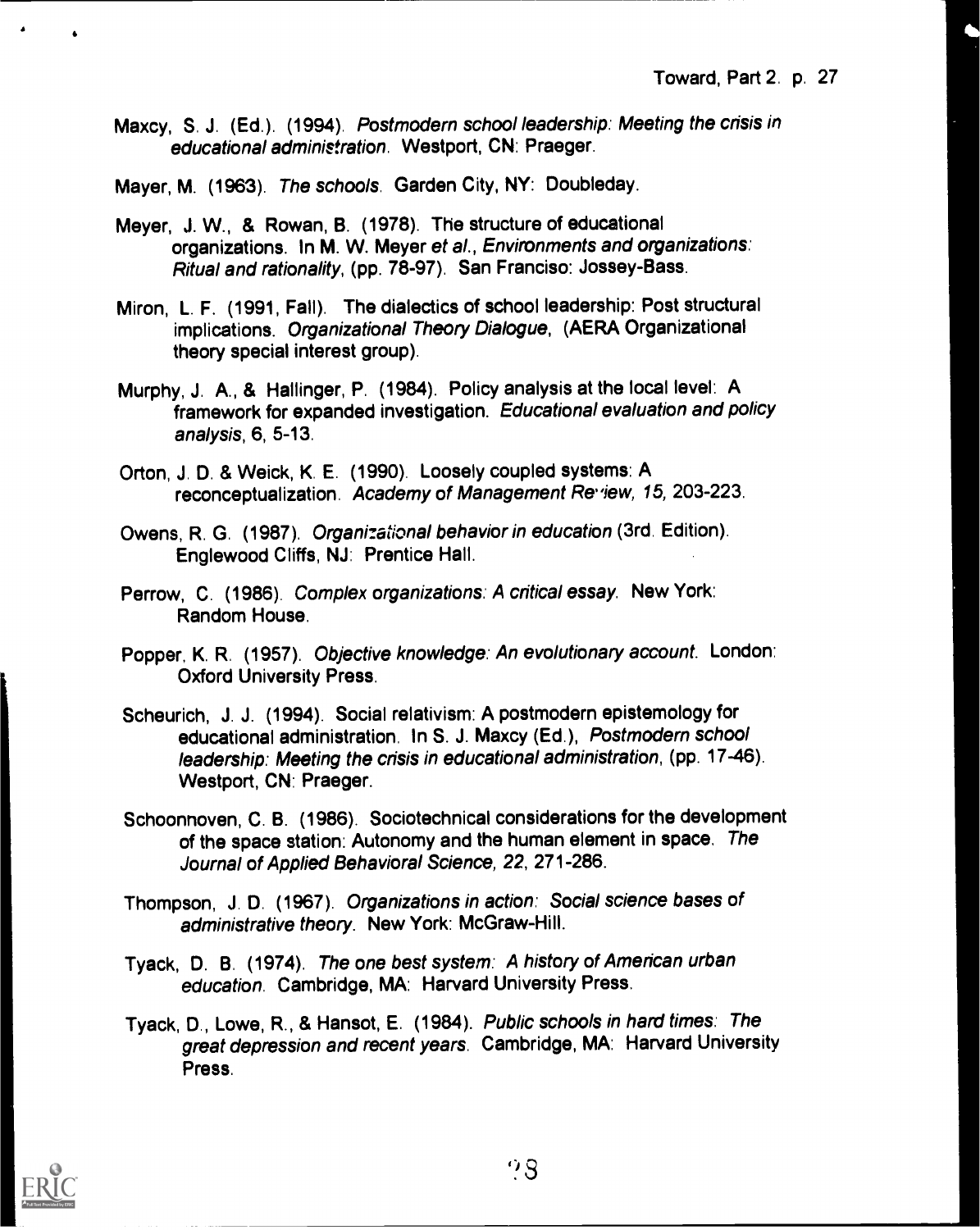UNESCO. (1991). World education report, 1991. Paris: Author.

- Waller, W. The sociology of teaching. New York: Russell and Russell. (Originally published in 1932).
- Weber, M. (1949). "Objectivity" in social science and social policy. In E. Shils (Ed.), The methodology of the social sciences . Glencoe, IL: Free Press.
- Weber, M. (1978). Value-judgements in social science. In W. G. Runciman (Ed.) & E. Matthews (Trans.), Max Weber: Selections in translation, (pp. 69- 98): Cambridge: Cambridge University Press. (Paper originally published in 1917).
- Weick, K. E. (1976). Educational organizations as loosely coupled systems. Administrative Science Quarterly, 21,1-19.
- Winch, P. (1958). The idea of a social science. London: Routledge and Kegan Paul.